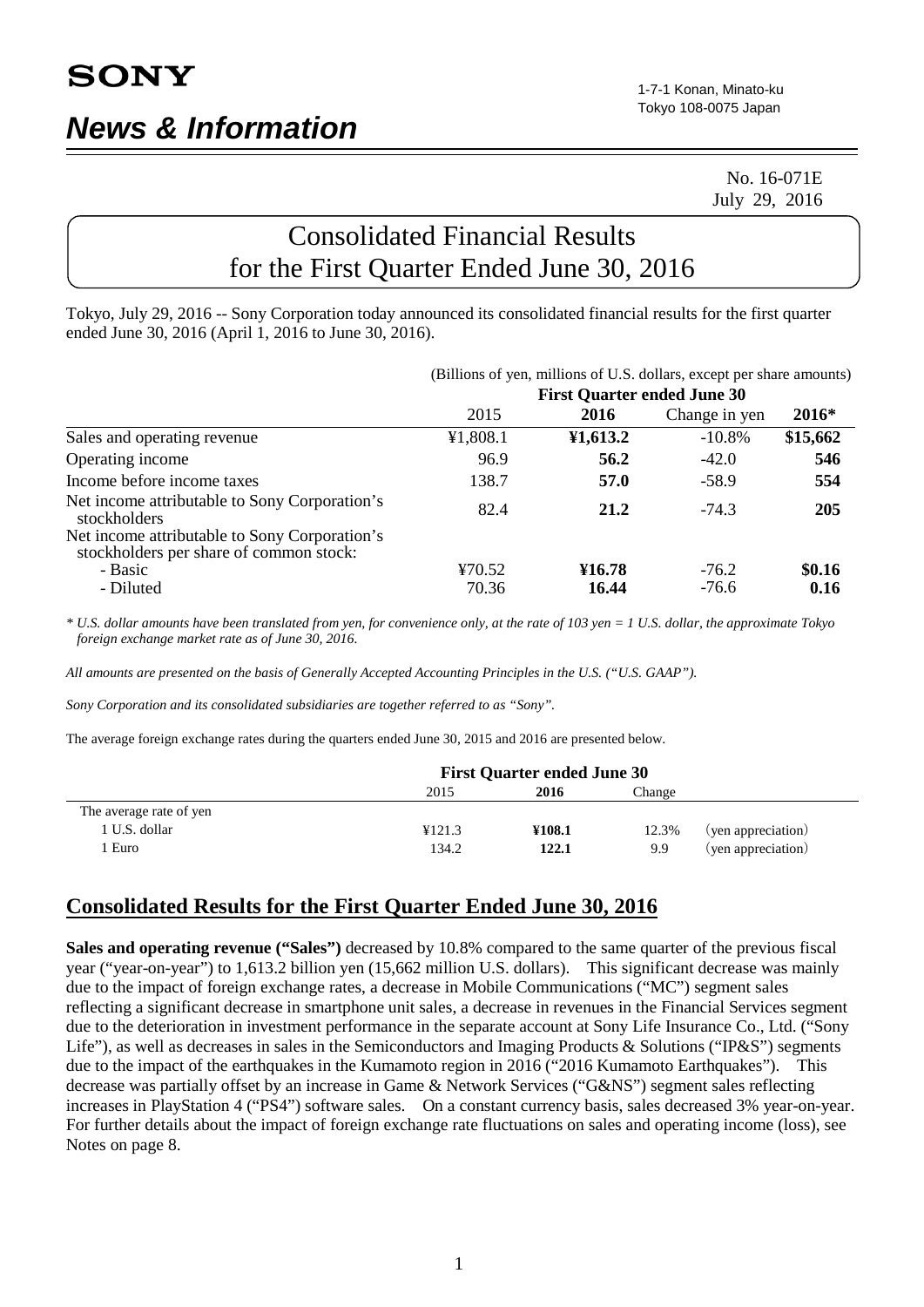**Operating income** decreased 40.7 billion yen year-on-year to 56.2 billion yen (546 million U.S. dollars). This significant decrease was mainly due to the deterioration of operating results in the Semiconductors segment, partially offset by an improvement in the G&NS and MC segments.

Operating income in the current quarter includes a 20.3 billion yen (197 million U.S. dollars) impairment charge against long-lived assets in the Semiconductors segment resulting from the termination of development and manufacturing of certain high-functionality camera modules for external sale, as well as net charges of 13.6 billion yen (132 million U.S. dollars) in expenses resulting from the 2016 Kumamoto Earthquakes in the Semiconductors segment. 6.8 billion yen (66 million U.S. dollars) was incurred in expenses, which includes repair costs of certain fixed assets and a loss on disposal of inventories directly damaged by the 2016 Kumamoto Earthquakes. Of these charges, approximately 1.3 billion yen (12 million U.S. dollars) was offset by probable insurance recoveries. In addition, there were idle facility costs at manufacturing sites affected by the earthquakes, totaling 8.1 billion yen (78 million U.S. dollars).

Operating income in the same quarter of the previous fiscal year included a 151 million U.S. dollar (18.1 billion yen) gain on the remeasurement to fair value of Sony Music Entertainment ("SME")'s 51% equity interest in Orchard Media, Inc. ("The Orchard"), which had previously been accounted for under the equity method, as a result of SME increasing its ownership interest to 100%, in the Music Segment, as well as a gain of 12.3 billion yen from the sale of a part of the logistics business, in connection with the formation of a logistics joint venture, recorded in Corporate and elimination.

During the current quarter, restructuring charges, net, decreased 8.4 billion yen year-on-year to 1.7 billion yen (17 million U.S. dollars).

**Equity in net income of affiliated companies**, recorded within operating income, was a loss of 0.8 billion yen (8 million U.S. dollars), compared to income of 0.4 billion yen in the same quarter of the previous fiscal year. This deterioration was mainly due to a deterioration of equity in net income (loss) for SA Reinsurance Ltd. in the Financial Services segment.

The net effect of **other income and expenses** decreased 41.0 billion yen year-on-year to income of 0.8 billion yen (8 million U.S. dollars), primarily due to the absence of a 46.8 billion yen gain on the sale of certain shares of Olympus Corporation ("Olympus") and a 2.7 billion yen gain on the sale of shares in connection with the above-mentioned formation of a logistics joint venture, recorded in the same quarter of the previous fiscal year.

**Income before income taxes** decreased 81.7 billion yen year-on-year to 57.0 billion yen (554 million U.S. dollars).

**Income taxes:** During the current quarter, Sony recorded 20.5 billion yen (199 million U.S. dollars) of income tax expense, resulting in an effective tax rate of 35.9% which exceeded the effective tax rate of 28.7% in the same quarter of the previous fiscal year. This higher effective tax rate was mainly due to the fact that Sony Corporation and its national tax filing group in Japan, which has established valuation allowances for deferred tax assets, had losses during the current quarter compared to having profits in the same quarter of the previous fiscal year.

**Net income attributable to Sony Corporation's stockholders**, which deducts net income attributable to noncontrolling interests, decreased 61.3 billion yen year-on-year to 21.2 billion yen (205 million U.S. dollars).

## **Operating Performance Highlights by Business Segment**

*"Sales and operating revenue" in each business segment represents sales and operating revenue recorded before intersegment transactions are eliminated. "Operating income (loss)" in each business segment represents operating income (loss) reported before intersegment transactions are eliminated and excludes unallocated corporate expenses.*

# *Mobile Communications (MC)*

|                             | (Billions of yen, millions of U.S. dollars)<br><b>First Quarter ended June 30</b> |        |               |         |  |
|-----------------------------|-----------------------------------------------------------------------------------|--------|---------------|---------|--|
|                             |                                                                                   |        |               |         |  |
|                             | 2015                                                                              | 2016   | Change in yen | 2016    |  |
| Sales and operating revenue | ¥280.5                                                                            | ¥185.9 | $-33.7\%$     | \$1,805 |  |
| Operating income (loss)     | (22.9)                                                                            | 0.4    | -             |         |  |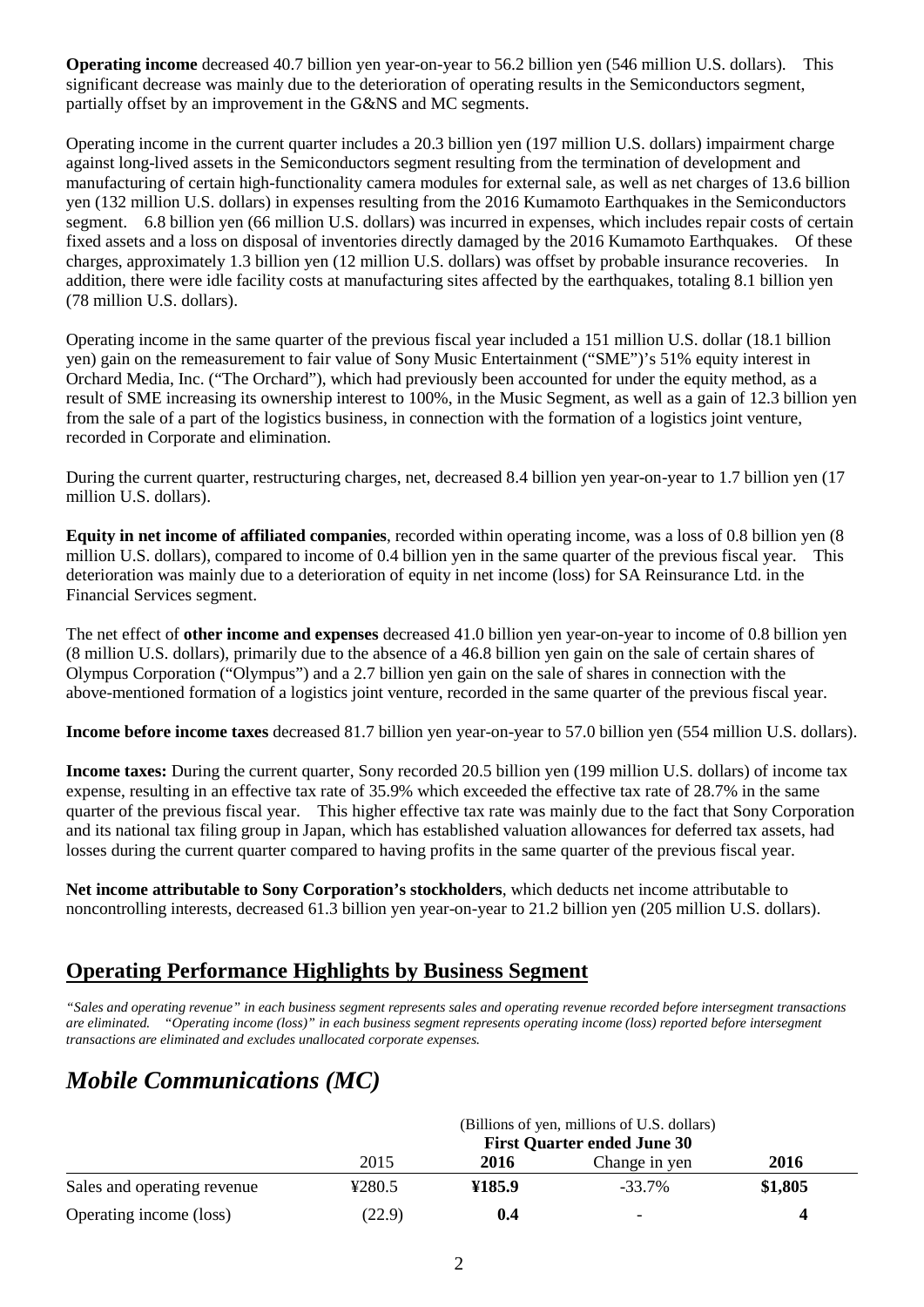**Sales** decreased 33.7% year-on-year (a 30% decrease on a constant currency basis) to 185.9 billion yen (1,805 million U.S. dollars). This decrease was mainly due to a reduction in mid-range smartphone unit sales, as well as a reduction in smartphone unit sales in unprofitable geographical areas where downsizing measures were implemented during the previous fiscal year, partially offset by an improvement in product mix of smartphones reflecting an increased focus on high value-added models.

**Operating income** of 0.4 billion yen (4 million U.S. dollars) was recorded, compared to an operating loss of 22.9 billion yen recorded in the same quarter of the previous fiscal year. Despite the significant decrease in sales, profitability improved significantly primarily due to the improvement in product mix, cost reductions mainly resulting from the benefit of restructuring initiatives and a significant decrease in restructuring charges. During the current quarter, there was a 4.4 billion yen positive impact from foreign exchange rate fluctuations (net of the impact of foreign exchange hedging).

## *Game & Network Services (G&NS)*

|                             | (Billions of yen, millions of U.S. dollars)<br><b>First Quarter ended June 30</b> |        |               |         |
|-----------------------------|-----------------------------------------------------------------------------------|--------|---------------|---------|
|                             | 2015                                                                              | 2016   | Change in yen | 2016    |
| Sales and operating revenue | 4288.6                                                                            | ¥330.4 | $+14.5%$      | \$3,208 |
| Operating income            | 19.5                                                                              | 44.0   | $+126.3$      | 427     |

*The G&NS segment includes the Hardware, Network, and Other categories. Hardware includes home and portable game consoles; Network includes network services relating to game, video and music content provided by Sony Interactive Entertainment; Other includes packaged software and peripheral devices.* 

**Sales** increased 14.5% year-on-year (a 25% increase on a constant currency basis) to 330.4 billion yen (3,208 million U.S. dollars). This significant increase was primarily due to a significant increase in PS4 software sales including sales through the network, partially offset by the impact of foreign exchange rates and decreases in PlayStation®3 hardware and software sales.

**Operating income** increased 24.6 billion yen year-on-year to 44.0 billion yen (427 million U.S. dollars). This significant increase was primarily due to the above-mentioned increase in PS4 software sales and PS4 hardware cost reductions, partially offset by an increase in marketing costs. During the current quarter, there was a 1.3 billion yen negative impact from foreign exchange rate fluctuations.

## *Imaging Products & Solutions (IP&S)*

|                             | (Billions of yen, millions of U.S. dollars)<br><b>First Quarter ended June 30</b> |        |               |         |
|-----------------------------|-----------------------------------------------------------------------------------|--------|---------------|---------|
|                             | 2015                                                                              | 2016   | Change in yen | 2016    |
| Sales and operating revenue | ¥164.7                                                                            | ¥122.2 | $-25.8\%$     | \$1,187 |
| Operating income            | 17.7                                                                              | 7.5    | $-57.7$       | 73      |

*The IP&S segment includes the Still and Video Cameras as well as Other categories. Still and Video Cameras includes interchangeable lens cameras, compact digital cameras, consumer video cameras and video cameras for broadcast; Other includes display products such as projectors and medical equipment. Due to certain changes in Sony's organizational structure, sales and operating revenue and operating income (loss) of the IP&S segment of the comparable prior period have been reclassified to conform to the current presentation. For details, please see Notes on page 8.* 

**Sales** decreased 25.8% year-on-year (an 18% decrease on a constant currency basis) to 122.2 billion yen (1,187 million U.S. dollars). This significant decrease in sales was mainly due to lower sales of Still and Video Cameras, reflecting the difficulty of procuring components due to the 2016 Kumamoto Earthquakes and a contraction of the market, as well as the impact of foreign exchange rates, partially offset by an improvement in the product mix of Still and Video Cameras, reflecting a shift to high value-added models.

**Operating income** decreased 10.2 billion yen year-on-year to 7.5 billion yen (73 million U.S. dollars). This significant decrease was mainly due to the impact of the above-mentioned decrease in sales and the negative impact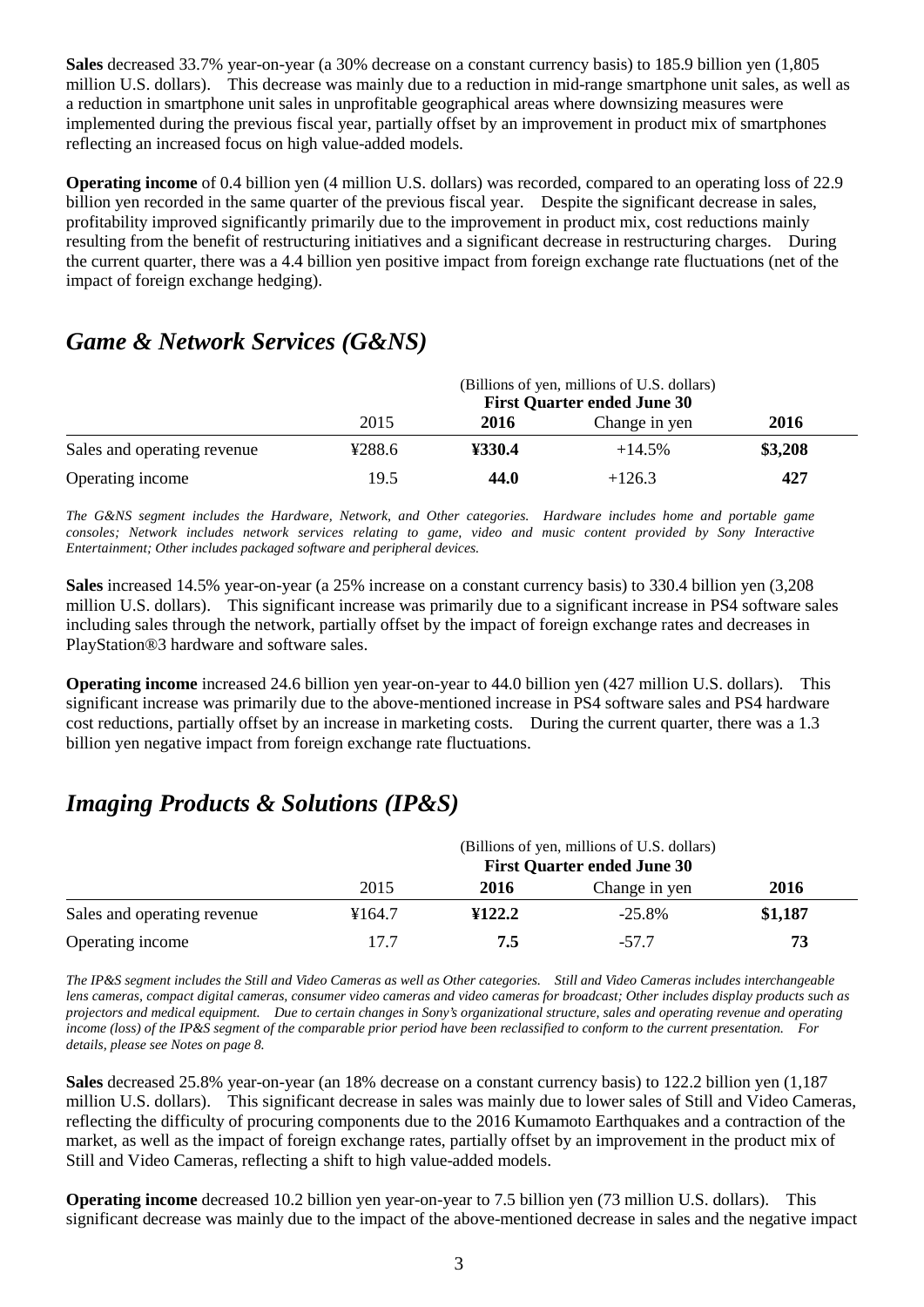of foreign exchange rates, partially offset by the above-mentioned improvement in product mix and a reduction of fixed costs. During the current quarter, there was a 5.7 billion yen negative impact from foreign exchange rate fluctuations.

# *Home Entertainment & Sound (HE&S)*

|                             | (Billions of yen, millions of U.S. dollars)<br><b>First Quarter ended June 30</b> |        |               |         |  |
|-----------------------------|-----------------------------------------------------------------------------------|--------|---------------|---------|--|
|                             | 2015                                                                              | 2016   | Change in yen | 2016    |  |
| Sales and operating revenue | 4253.1                                                                            | 4235.9 | $-6.8\%$      | \$2,290 |  |
| Operating income            | 10.9                                                                              | 20.2   | $+85.3$       | 197     |  |

*The HE&S segment includes the Televisions as well as Audio and Video categories. Televisions includes LCD televisions; Audio and Video includes Blu-ray DiscTM players and recorders, home audio, headphones and memory-based portable audio devices.*

**Sales** decreased 6.8% year-on-year (a 4% increase on a constant currency basis) to 235.9 billion yen (2,290 million U.S. dollars). This decrease was primarily due to the impact of foreign exchange rates, partially offset by an increase in LCD television unit sales.

**Operating income** increased 9.3 billion yen year-on-year to 20.2 billion yen (197 million U.S. dollars). This increase was primarily due to cost reductions and an improvement in product mix reflecting a shift to high value-added models, partially offset by an increase in research and development expenses, as well as the negative impact of foreign exchange rates. During the current quarter, there was a 2.6 billion yen negative impact from foreign exchange rate fluctuations.

# *Semiconductors*

|                             | (Billions of yen, millions of U.S. dollars)<br><b>First Quarter ended June 30</b> |        |               |         |
|-----------------------------|-----------------------------------------------------------------------------------|--------|---------------|---------|
|                             | 2015                                                                              | 2016   | Change in yen | 2016    |
| Sales and operating revenue | ¥187.4                                                                            | ¥144.4 | $-22.9\%$     | \$1,402 |
| Operating income (loss)     | 32.7                                                                              | (43.5) | -             | (423)   |

*The Semiconductors segment includes image sensors and camera modules. Due to certain changes in Sony's organizational structure, sales and operating revenue and operating income (loss) of the former Devices segment of the comparable prior period have been reclassified to conform to the current presentation. For details, please see Notes on page 8.*

**Sales** decreased 22.9% year-on-year (a 14% decrease on a constant currency basis) to 144.4 billion yen (1,402 million U.S. dollars). This decrease was primarily due to a significant decrease in sales of image sensors, reflecting the impact of a decrease in image sensor production due to the 2016 Kumamoto Earthquakes, lower demand for image sensors for mobile products, and the impact of foreign exchange rates. Sales to external customers decreased 21.4% year-on-year.

**Operating loss** of 43.5 billion yen (423 million U.S. dollars) was recorded, compared to operating income of 32.7 billion yen recorded in the same quarter of the previous fiscal year. This significant deterioration was due to the impact of the above-mentioned decrease in sales, the 20.3 billion yen (197 million U.S. dollars) impairment charge against long-lived assets for camera modules, net charges of 13.6 billion yen (132 million U.S. dollars) for expenses resulting from the 2016 Kumamoto Earthquakes and the negative impact of foreign exchange rates. During the current quarter, there was a 8.2 billion yen negative impact from foreign exchange rate fluctuations.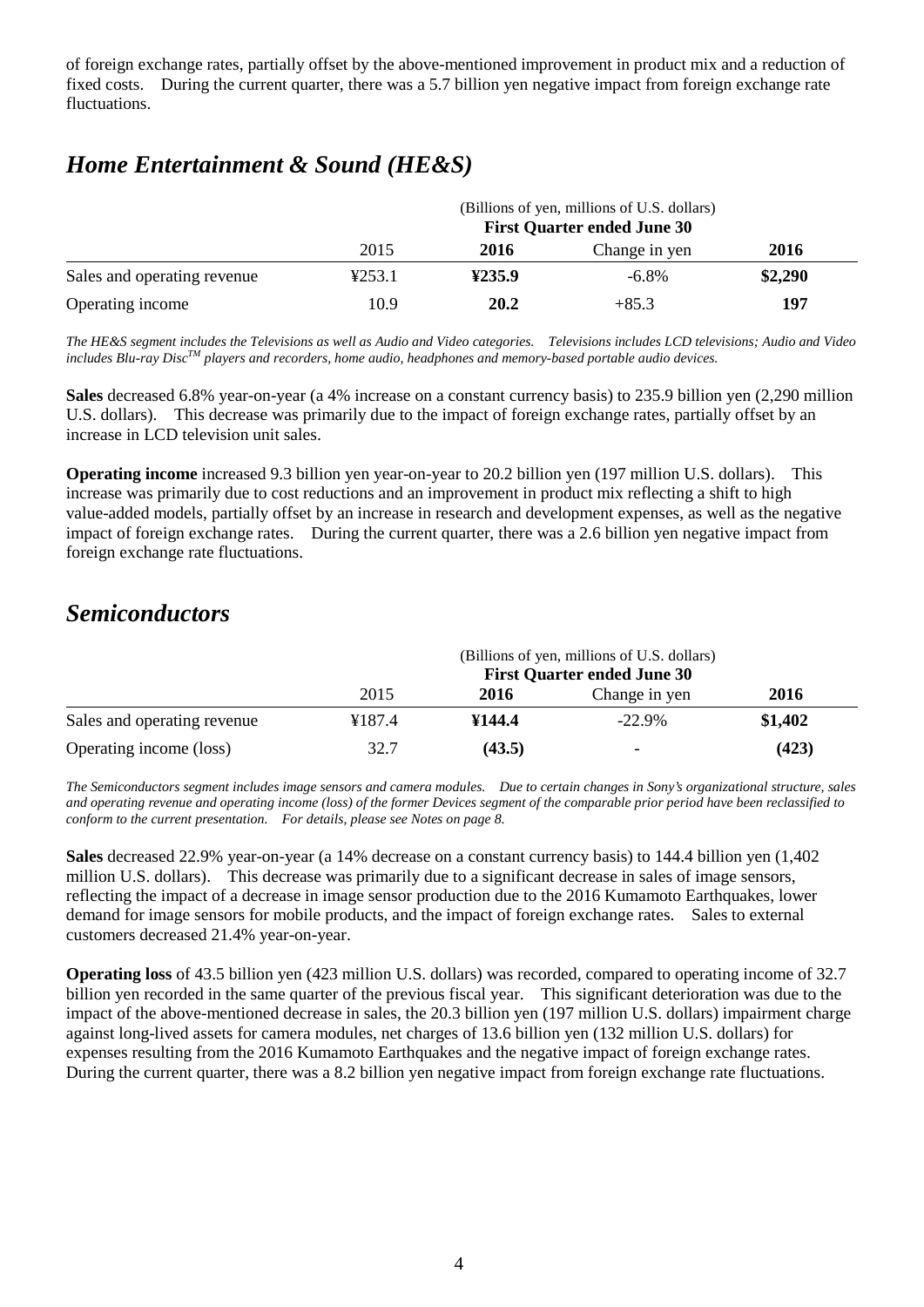# *Components*

|                             | (Billions of yen, millions of U.S. dollars)<br><b>First Quarter ended June 30</b> |       |                          |       |
|-----------------------------|-----------------------------------------------------------------------------------|-------|--------------------------|-------|
|                             | 2015                                                                              | 2016  | Change in yen            | 2016  |
| Sales and operating revenue | ¥57.1                                                                             | ¥44.1 | $-22.7%$                 | \$429 |
| <b>Operating loss</b>       | (2.3)                                                                             | (4.7) | $\overline{\phantom{0}}$ | (46)  |

*The Components segment includes batteries and recording media. Due to certain changes in Sony's organizational structure, sales and operating revenue and operating income (loss) of the former Devices segment of the comparable prior period have been reclassified to conform to the current presentation. For details, please see Notes on page 8.*

**Sales** decreased 22.7% year-on-year (a 14% decrease on a constant currency basis) to 44.1 billion yen (429 million U.S. dollars). This decrease was primarily due to a significant decrease in sales in the battery business and the impact of foreign exchange rates.

**Operating loss** increased 2.4 billion yen year-on-year to 4.7 billion yen (46 million U.S. dollars). This increase was primarily due to the above-mentioned decrease in sales and impairment charges against the long-lived assets in the recording media business, partially offset by a decrease in depreciation expenses in the battery business pursuant to a 30.6 billion yen impairment charge against its long-lived assets recorded in the previous fiscal year. During the current quarter, there was a 1.2 billion yen negative impact from foreign exchange rate fluctuations.

\* \* \* \* \*

**Total inventory** of the six Electronics\* segments above as of June 30, 2016 was 636.2 billion yen (6,177 million U.S. dollars), a decrease of 41.6 billion yen, or 6.1% year-on-year. Inventory increased by 36.1 billion yen, or 6.0% compared with the level as of March 31, 2016.

*\* The term "Electronics" refers to the sum of the MC, G&NS, IP&S, HE&S, Semiconductors and Components segments.*

*In connection with the realignment made from the first quarter of the fiscal year ending March 31, 2017, total inventory of the six Electronics segments as of June 30, 2015 and March 31, 2016 has been reclassified to conform to the current presentation. For further details, please see Notes on page 8.*

\* \* \* \* \*

## *Pictures*

|                             | (Billions of yen, millions of U.S. dollars)<br><b>First Quarter ended June 30</b> |        |                          |         |
|-----------------------------|-----------------------------------------------------------------------------------|--------|--------------------------|---------|
|                             | 2015                                                                              | 2016   | Change in yen            | 2016    |
| Sales and operating revenue | ¥171.5                                                                            | ¥183.3 | $+6.9\%$                 | \$1,780 |
| <b>Operating loss</b>       | (11.7)                                                                            | (10.6) | $\overline{\phantom{0}}$ | (103)   |

*The Pictures segment is comprised of the Motion Pictures, Television Productions, and Media Networks categories. Motion Pictures includes the worldwide production, acquisition and distribution of motion pictures and direct-to-video content; Television Productions includes the production, acquisition and distribution of television programming; Media Networks includes the operation of television and digital networks worldwide.*

*The results presented in Pictures are a yen-translation of the results of Sony Pictures Entertainment Inc. ("SPE"), a U.S.-based operation that aggregates the results of its worldwide subsidiaries on a U.S. dollar basis. Management analyzes the results of SPE in U.S. dollars, so*  discussion of certain portions of its results is specified as being on "a U.S. dollar basis.<sup>"</sup>

**Sales** increased 6.9% year-on-year (a 20% increase on a U.S. dollar basis) to 183.3 billion yen (1,780 million U.S. dollars). The increase in sales on a U.S. dollar basis was primarily due to higher sales of Motion Pictures and Media Networks. Sales of Motion Pictures were significantly higher than the same quarter of the previous fiscal year primarily due to higher theatrical and television licensing revenues. Theatrical revenues increased due to the strong worldwide theatrical performance of films released in the current quarter including *The Angry Birds Movie*. Sales of Media Networks increased primarily due to higher advertising revenues in India and Latin America.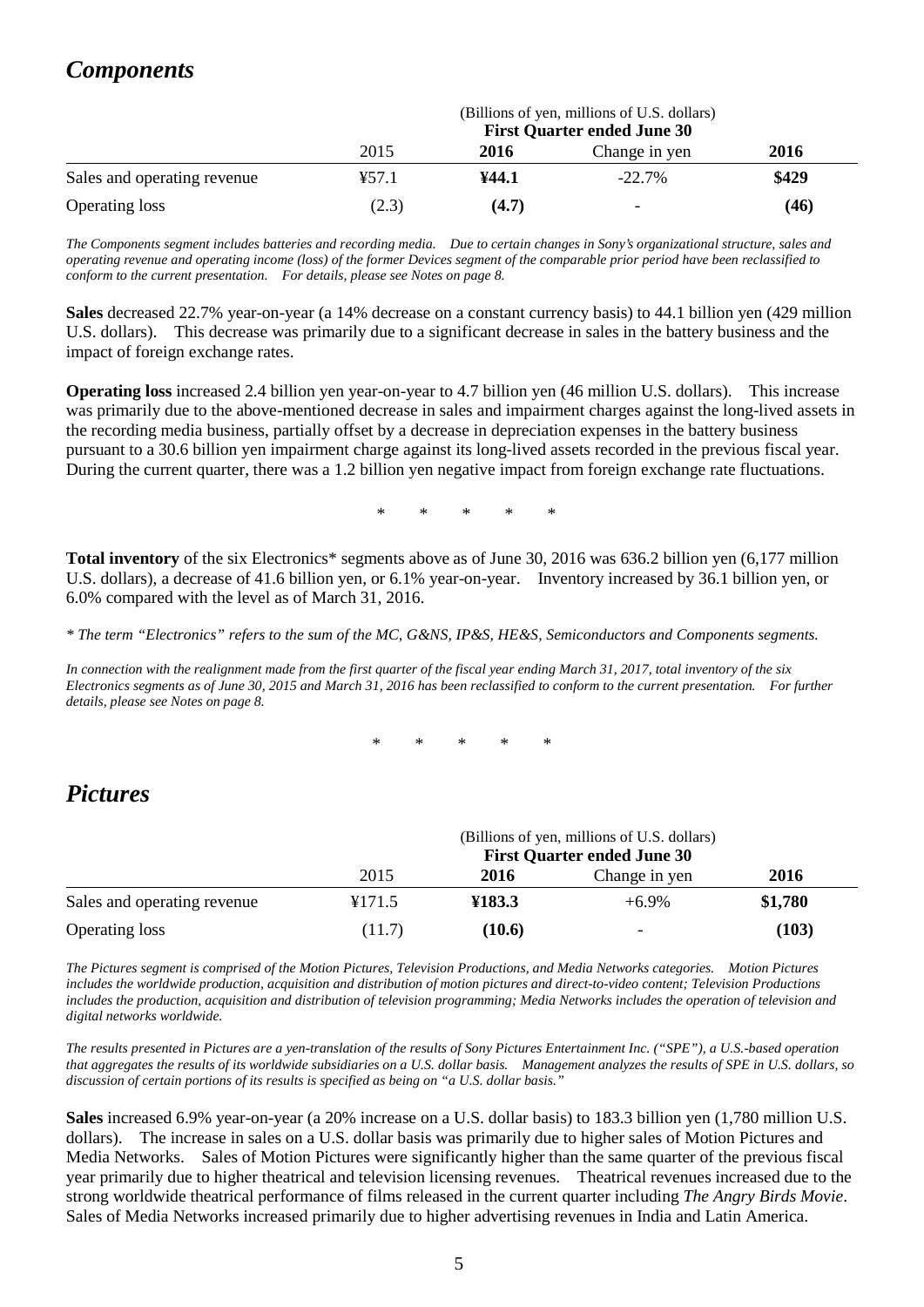**Operating loss** decreased 1.0 billion yen year-on-year to 10.6 billion yen (103 million U.S. dollars) due to the impact of the appreciation of the yen against the U.S. dollar. On a U.S. dollar basis, the operating loss increased slightly as the benefit from the increase in sales was more than offset by significantly higher worldwide theatrical marketing expenses in the current quarter.

# *Music*

|                             | (Billions of yen, millions of U.S. dollars)<br><b>First Quarter ended June 30</b> |         |               |         |
|-----------------------------|-----------------------------------------------------------------------------------|---------|---------------|---------|
|                             | 2015                                                                              | 2016    | Change in yen | 2016    |
| Sales and operating revenue | ¥130.2                                                                            | \$141.5 | $+8.7\%$      | \$1,374 |
| Operating income            | 31.8                                                                              | 15.9    | $-49.8$       | 155     |

*The Music segment is comprised of the Recorded Music, Music Publishing as well as Visual Media and Platform categories. Recorded Music includes the distribution of physical and digital recorded music and revenue derived from artists' live performances; Music Publishing includes the management and licensing of the words and music of songs; Visual Media and Platform includes various service offerings for music and visual products and the production and distribution of animation titles.*

*The results presented in Music include the yen-translated results of SME, a U.S.-based operation which aggregates the results of its worldwide subsidiaries on a U.S. dollar basis, the results of Sony Music Entertainment (Japan) Inc., a Japan-based music company which aggregates its results in yen, and the yen-translated consolidated results of Sony/ATV Music Publishing LLC\* ("Sony/ATV"), a 50% owned and consolidated U.S.-based joint venture in the music publishing business which aggregates the results of its worldwide subsidiaries on a U.S. dollar basis.*

*\* Sony and the Estate of Michael Jackson (the "Estate") entered into a binding Memorandum of Understanding on March 14, 2016 and a definitive agreement on April 18, 2016, for Sony to obtain full ownership of Sony/ATV by acquiring the 50% interest in Sony/ATV held by the Estate. The closing of the transaction is subject to certain closing conditions, including regulatory approval.*

**Sales** increased 8.7% year-on-year (a 17% increase on a constant currency basis) to 141.5 billion yen (1,374 million U.S. dollars). The increase in sales was primarily due to an increase in sales of Recorded Music and Visual Media and Platform reflecting the continued strong performance of a game application for mobile devices, partially offset by the negative impact of the appreciation of the yen against the U.S. dollar. Recorded Music sales increased primarily due to an increase in digital streaming revenues. Best-selling titles included Beyoncé's *Lemonade*, Kazumasa Oda's *Anohi Anotoki*, and Nogizaka46's *Sorezore no Isu*.

**Operating income** decreased 15.8 billion yen year-on-year to 15.9 billion yen (155 million U.S. dollars). This decrease was primarily due to the absence of the 151 million U.S. dollar (18.1 billion yen) gain that was recorded in the same quarter of the previous fiscal year, on the remeasurement of SME's equity interest in The Orchard, as well as the negative impact of the appreciation of the yen against the U.S. dollar, partially offset by the impact of increase in sales.

# *Financial Services*

|                            | (Billions of yen, millions of U.S. dollars)<br><b>First Quarter ended June 30</b> |        |               |         |
|----------------------------|-----------------------------------------------------------------------------------|--------|---------------|---------|
|                            | 2015                                                                              | 2016   | Change in yen | 2016    |
| Financial services revenue | 4279.4                                                                            | ¥232.7 | $-16.7\%$     | \$2,259 |
| Operating income           | 46.0                                                                              | 48.5   | $+5.6$        | 471     |

*The Financial Services segment results include Sony Financial Holdings Inc. ("SFH") and SFH's consolidated subsidiaries such as Sony Life, Sony Assurance Inc. and Sony Bank Inc. ("Sony Bank"). The results of Sony Life discussed in the Financial Services segment differ from the results that SFH and Sony Life disclose separately on a Japanese statutory basis.*

**Financial services revenue** decreased 16.7% year-on-year to 232.7 billion yen (2,259 million U.S. dollars) primarily due to a significant decrease in revenue at Sony Life. Revenue at Sony Life decreased 20.5% year-on-year to 199.5 billion yen (1,937 million U.S. dollars) mainly due to a deterioration in investment performance in the separate account, partially offset by an increase in insurance premium revenue reflecting an increase in the policy amount in force. The deterioration in investment performance was mainly due to a decline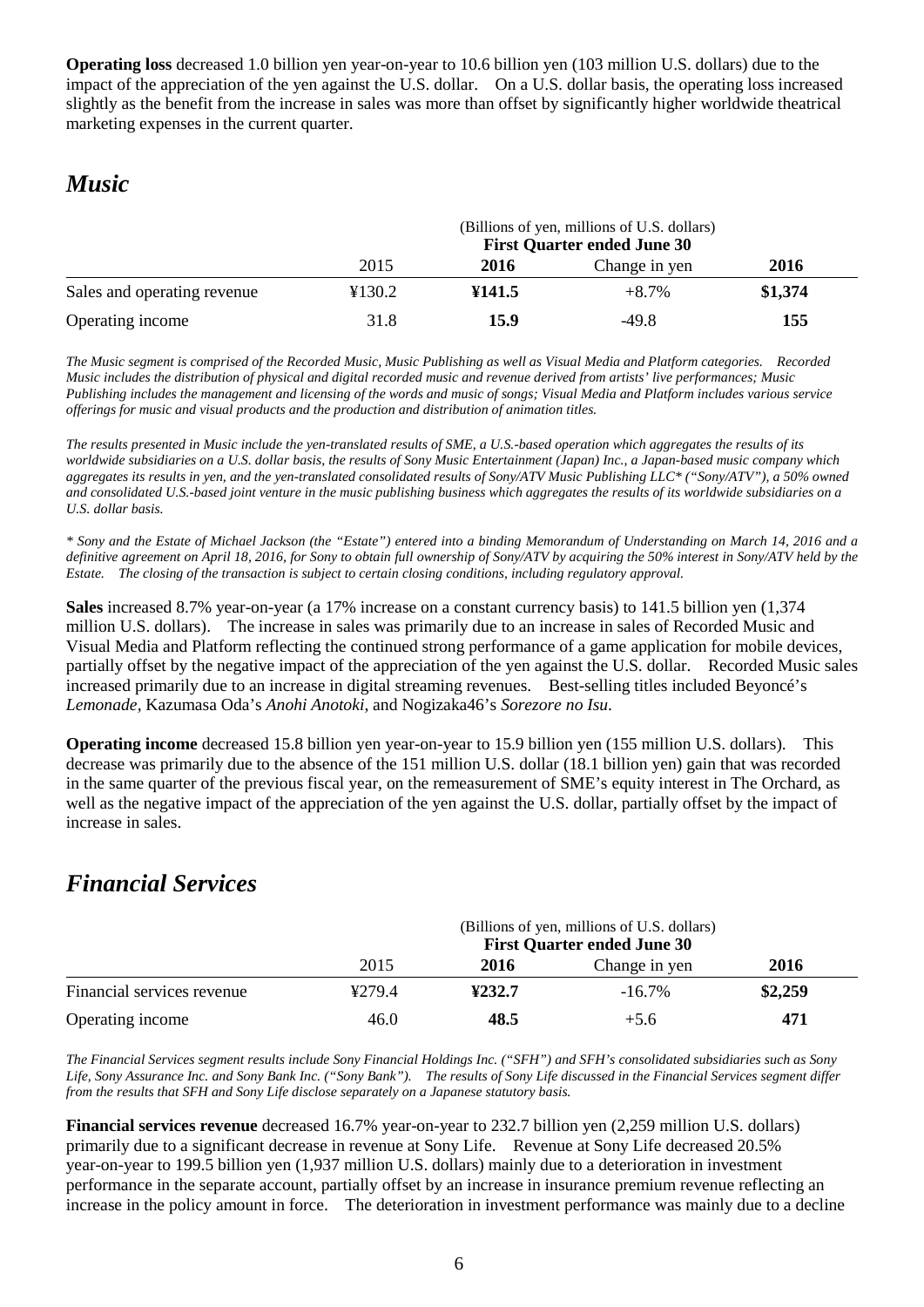in the Japanese stock market during the current quarter, as compared with a rise in the same quarter of the previous fiscal year.

**Operating income** increased 2.6 billion yen year-on-year to 48.5 billion yen (471 million U.S. dollars). This increase was mainly due to an increase in operating income at Sony Bank, reflecting a foreign exchange gain on foreign currency-denominated customer deposits compared to a loss in the same quarter of the previous fiscal year. Operating income at Sony Life was 41.5 billion yen (403 million U.S. dollars), essentially flat year-on-year.

\* \* \* \* \*

## **Cash Flows**

*For Consolidated Statements of Cash Flows, charts showing Sony's cash flow information for all segments, all segments excluding the Financial Services segment and the Financial Services segment alone, please refer to pages F-4 and F-12.*

**Operating Activities:** During the current quarter, there was a net cash inflow of 16.2 billion yen (157 million U.S.) dollars) from operating activities, compared to a net cash outflow of 154.3 billion yen in the same quarter of the previous fiscal year.

For all segments excluding the Financial Services segment, there was a net cash outflow of 80.9 billion yen (786 million U.S. dollars), a decrease of 153.7 billion yen, or 65.5% year-on-year. This decrease was primarily due to a smaller decrease in accrued expenses in other current liabilities and an improvement in net income after taking into account non-cash adjustments (including depreciation and amortization, gain on sales of securities investments and other operating income (expense)).

The Financial Services segment had a net cash inflow of 110.8 billion yen (1,076 million U.S. dollars), an increase of 20.0 billion yen, or 22.0% year-on-year. This increase was primarily due to an increase in net income after taking into account depreciation and amortization, including amortization of deferred insurance acquisition costs.

**Investing Activities:** During the current quarter, Sony used 219.2 billion yen (2,128 million U.S. dollars) of net cash in investing activities, an increase of 47.2 billion yen, or 27.4% year-on-year.

For all segments excluding the Financial Services segment, there was a net cash outflow of 101.1 billion yen (982 million U.S. dollars), an increase of 93.7 billion yen, or 1,255% year-on-year. The increase was mainly due to the absence of the cash inflow from the sales of certain shares of Olympus recorded in the same quarter of the previous fiscal year and an increase in the amount of fixed asset purchases.

The Financial Services segment used 117.7 billion yen (1,143 million U.S. dollars) of net cash, a decrease of 46.9 billion yen, or 28.5% year-on-year. This decrease was mainly due to a year-on-year decrease in payments for investments and advances at Sony Life.

In all segments excluding the Financial Services segment, net cash used in operating and investing activities combined*\*1* for the current quarter was 182.0 billion yen (1,767 million U.S. dollars), a decrease of 60.1 billion yen, or 24.8% year-on-year.

**Financing Activities:** Net cash used by financing activities during the current quarter was 98.6 billion yen (957 million U.S. dollars), an increase of 90.7 billion yen, or 1,160% year-on-year.

For all segments excluding the Financial Services segment, there was a 79.6 billion yen (773 million U.S. dollars) net cash outflow, an increase of 17.7 billion yen, or 28.6% year-on-year. This increase was primarily due to a decrease in short-term borrowings compared to an increase in the same quarter of the previous fiscal year, partially offset by a year-on-year decrease in repayment of long-term debt.

In the Financial Services segment, there was a 33.0 billion yen (320 million U.S. dollars) net cash outflow, compared to a 43.6 billion yen net cash inflow in the same quarter of the previous fiscal year. This change was primarily due to a decrease in short-term borrowings at Sony Life in the current quarter, compared to an increase in the same quarter of the previous fiscal year.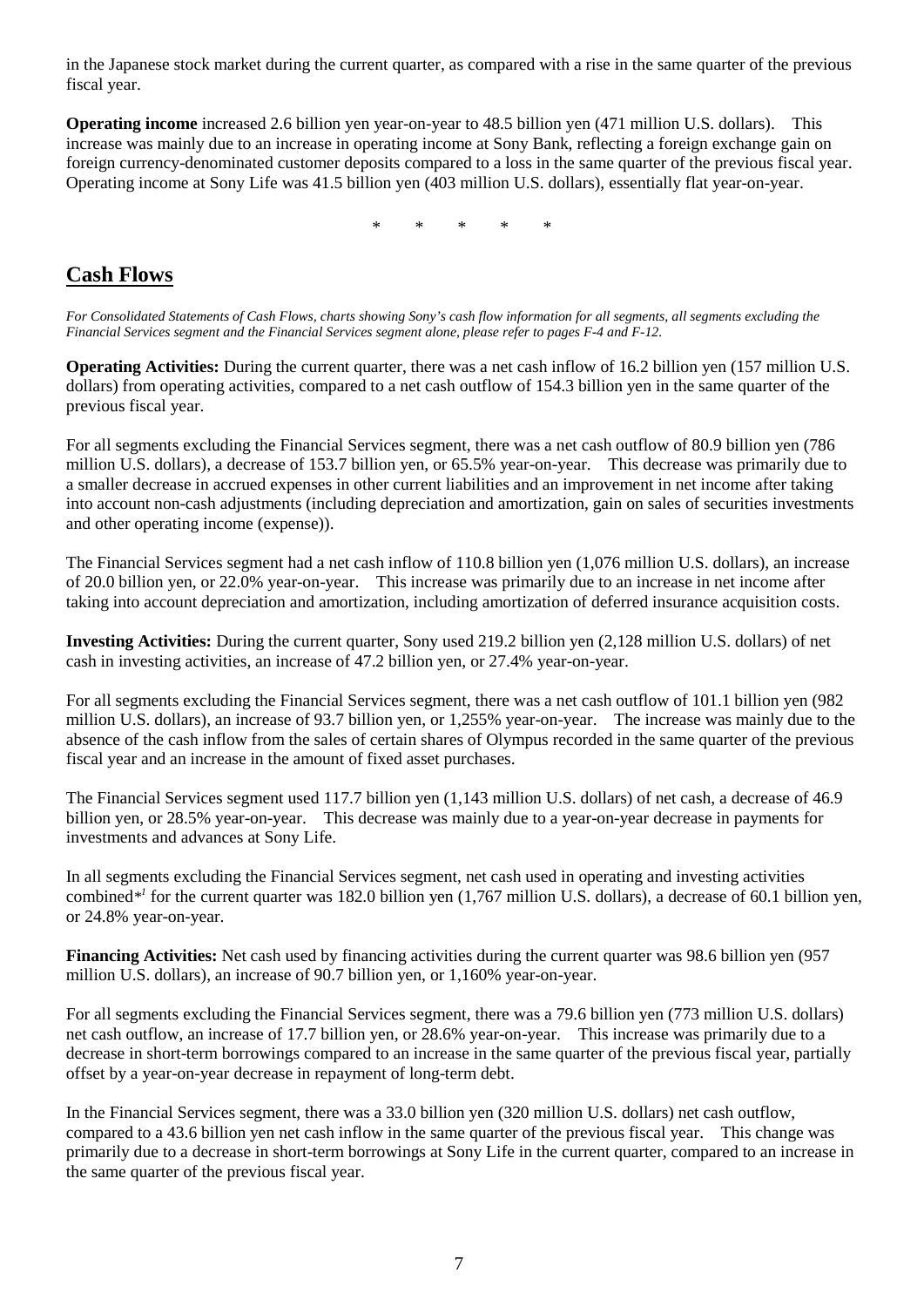**Total Cash and Cash Equivalents:** Accounting for the above factors and the effect of fluctuations in foreign exchange rates, the total outstanding balance of cash and cash equivalents at June 30, 2016 was 631.1 billion yen (6,127 million U.S. dollars). Cash and cash equivalents of all segments excluding the Financial Services segment was 437.2 billion yen (4,245 million U.S. dollars) at June 30, 2016, a decrease of 13.4 billion yen, or 3.0% compared with the balance as of June 30, 2015, and a decrease of 312.7 billion yen, or 41.7% compared with the balance as of March 31, 2016. Sony believes that it continues to maintain sufficient liquidity through access to a total, translated into yen, of 505.8 billion yen (4,911 million U.S. dollars) of unused committed lines of credit with financial institutions in addition to the cash and cash equivalents balance at June 30, 2016. Within the Financial Services segment, the outstanding balance of cash and cash equivalents was 193.8 billion yen (1,882 million U.S. dollars) at June 30, 2016, an increase of 16.4 billion yen, or 9.2% compared with the balance as of June 30, 2015, and a decrease of 39.9 billion yen, or 17.1% compared with the balance as of March 31, 2016.

*\*1 Sony has included the information for cash flow from operating and investing activities combined, excluding the Financial Services segment's activities, as Sony's management frequently monitors this financial measure, and believes this non-U.S. GAAP measurement is important for use in evaluating Sony's ability to generate cash to maintain liquidity and fund debt principal and dividend payments from business activities other than its Financial Services segment. This information is derived from the reconciliations prepared in the Condensed Statements of Cash Flows on page F-12. This information and the separate condensed presentations shown below are not required or prepared in accordance with U.S. GAAP. The Financial Services segment's cash flow is excluded from the measure because SFH, which constitutes a majority of the Financial Services segment, is a separate publicly traded entity in Japan with a significant minority interest and it, as well as its subsidiaries, secure liquidity on their own. This measure may not be comparable to those of other companies. This measure has limitations because it does not represent residual cash flows available for discretionary expenditures principally due to the fact that the measure does not deduct the principal payments required for debt service. Therefore, Sony believes it is important to view this measure as supplemental to its entire statement of cash flows and together with Sony's disclosures regarding investments, available credit facilities and overall liquidity.*

*A reconciliation of the differences between the Consolidated Statement of Cash Flows reported and cash flows from operating and investing activities combined excluding the Financial Services segment's activities is as follows:*

|                                                                                                                        | (Billions of yen, millions of U.S. dollars) |                  |           |
|------------------------------------------------------------------------------------------------------------------------|---------------------------------------------|------------------|-----------|
|                                                                                                                        | First quarter ended June 30                 |                  |           |
|                                                                                                                        | 2015                                        | 2016             | 2016      |
| Net cash provided by (used in) operating activities reported in the consolidated statements<br>of cash flows           | ¥ (154.3)                                   | ¥<br>16.2        | 157<br>S  |
| Net cash used in investing activities reported in the consolidated statements of cash flows                            | (172.0)                                     | (219.2)          | (2,128)   |
|                                                                                                                        | (326.3)                                     | (203.0)          | (1,971)   |
| Less: Net cash provided by operating activities within the Financial Services segment                                  | 90.8                                        | 110.8            | 1.076     |
| Less: Net cash used in investing activities within the Financial Services segment                                      | (164.5)                                     | (117.7)          | (1,143)   |
| Eliminations $*$ <sup>2</sup>                                                                                          | 10.5                                        | 14.1             | 137       |
| Cash flow used by operating and investing activities combined excluding the Financial<br>Services segment's activities | $\frac{1}{2}(242.1)$                        | $\angle (182.0)$ | \$(1.767) |
|                                                                                                                        |                                             |                  |           |

*\*2 Eliminations primarily consist of intersegment dividend payments.*

\* \* \* \* \*

### **Notes**

#### Business Segment Realignment

Sony realigned its business segments from the first quarter of the fiscal year ending March 31, 2017 to reflect a change in the Corporate Executive Officers in charge of certain segments and modifications to the organizational structure of certain segments as of April 1, 2016. As a result of this realignment, Sony has separated the Devices segment into a Semiconductors segment and a Components segment. In addition, the operations of the automotive camera business, which were included in the IP&S segment, and the operations of the Imaging Device Development Division, which were included in Corporate and elimination, are now included in the Semiconductors segment. The sales and operating revenue and operating income (loss) of each segment in the fiscal year ended March 31, 2016 have been reclassified to conform to the current presentation.

#### Impact of Foreign Exchange Rate Fluctuations on Sales and Operating Income (Loss)

For all segments other than Pictures and Music, the impact of foreign exchange rate fluctuations on sales is calculated by applying the change in the yen's periodic weighted average exchange rates for the first quarter ended June 30, 2015 from the first quarter ended June 30, 2016 to the major transactional currencies in which the sales are denominated. The impact of foreign exchange rate fluctuations on operating income (loss) described herein is calculated by subtracting from the impact on sales the impact on cost of sales and selling, general and administrative expenses calculated by applying the same major transactional currencies calculation process to cost of sales and selling, general and administrative expenses as for the impact on sales. Additionally, the MC segment enters into its own foreign exchange hedging transactions. The impact of those transactions is included in the impact of foreign exchange rate fluctuations on operating income (loss) for that segment. Since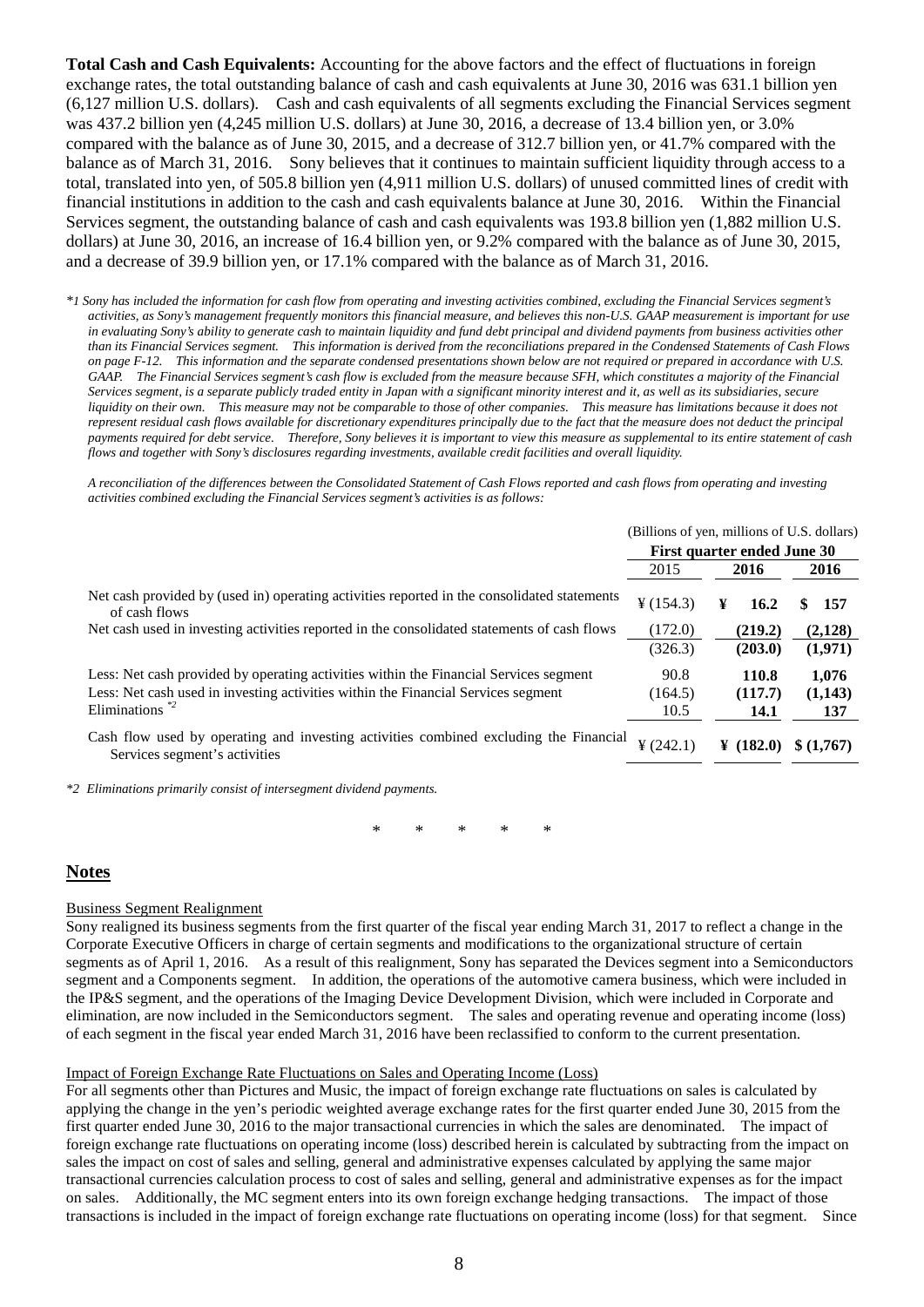the worldwide subsidiaries of the Pictures segment and of SME and Sony/ATV in the Music segment are aggregated on a U.S. dollar basis and are translated into yen, the impact of foreign exchange rate fluctuations is calculated by applying the change in the periodic weighted average exchange rates for the first quarter ended June 30, 2015 from the first quarter ended June 30, 2016 from U.S. dollar to yen to the U.S. dollar basis operating results. This information is not a substitute for Sony's consolidated financial statements measured in accordance with U.S. GAAP. However, Sony believes that these disclosures provide additional useful analytical information to investors regarding the operating performance of Sony.

\* \* \* \* \*

## **Outlook for the Fiscal Year Ending March 31, 2017**

The forecast for consolidated results for the fiscal year ending March 31, 2017, as announced on May 24, 2016, has been revised as follows.

|                                                               | (Billions of yen) |          |            | Change - July Forecast from |                          |
|---------------------------------------------------------------|-------------------|----------|------------|-----------------------------|--------------------------|
|                                                               | March 31, 2016    | May      | July       | March 31, 2016              | May                      |
|                                                               | Results           | Forecast | Forecast   | Results                     | Forecast                 |
| Sales and operating revenue                                   | 48,105.7          | 47,800   | 47,400     | $-8.7\%$                    | $-5.1\%$                 |
| Operating income                                              | 294.2             | 300      | <b>300</b> | $+$ ¥5.8 bil                | $\overline{\phantom{a}}$ |
| Income before income taxes                                    | 304.5             | 270      | <b>270</b> | $-34.5$ bil                 | $\overline{\phantom{a}}$ |
| Net income attributable to Sony<br>Corporation's stockholders | 147.8             | 80       | 80         | $-67.8$ bil                 |                          |

Assumed foreign currency exchange rates for the remainder of the current fiscal year ending March 31, 2017 are the following.

|               |                                  | (For your reference)                 |                            |  |  |  |  |  |
|---------------|----------------------------------|--------------------------------------|----------------------------|--|--|--|--|--|
|               | <b>Remainder of the current</b>  | Remainder of the current fiscal year |                            |  |  |  |  |  |
|               | fiscal year                      | at the time of the May forecast*     |                            |  |  |  |  |  |
|               | <b>Consolidated forecast and</b> | <b>Consolidated forecast</b>         | Forecasts for each segment |  |  |  |  |  |
|               | forecasts for each segment       |                                      |                            |  |  |  |  |  |
| 1 U.S. dollar | approximately 103 yen            | approximately 110 yen                | approximately 113 yen      |  |  |  |  |  |
| 1 Euro        | approximately 114 yen            | approximately 120 yen                | approximately 129 yen      |  |  |  |  |  |

*\* The assumed foreign currency exchange rates for the segments were different from the assumed foreign currency exchange rates for the consolidated forecasts. The financial impact of the difference between the rates was included in the forecast for All Other, Corporate and elimination.*

Consolidated sales for the fiscal year ending March 31, 2017 are expected to be lower than the May forecast primarily due to the impact of foreign exchange rates as well as a decrease in sales of the MC, Pictures and G&NS segments, partially offset by an increase in sales in the IP&S segment.

Consolidated operating income is expected to remain unchanged from the May forecast due to an expected decrease in operating loss in All Other, Corporate and elimination and expected increases in operating income in the IP&S and HE&S segments. This increase is expected to be offset by deterioration in the operating results of the Semiconductors, Components and Pictures segments.

The negative impact on consolidated operating income related to the 2016 Kumamoto Earthquakes is expected to be approximately 26 billion yen in the IP&S segment and approximately 48 billion yen in the Semiconductors segment. In addition, since the sales of these two segments are expected to be lower than the level anticipated prior to the earthquakes, approximately 6 billion yen in fixed costs that were scheduled to be allocated to these two segments based on sales are no longer expected to be allocated from All Other, Corporate and elimination, resulting in a total expected negative impact on consolidated operating income of approximately 80 billion yen. However, this impact is expected to be partially offset by approximately 10 billion yen in insurance recoveries for the fiscal year ending March 31, 2017 that are expected to be included in the Semiconductors segment. At the time of the May forecast, the total negative impact on consolidated operating income related to the 2016 Kumamoto Earthquakes was expected to be approximately 115 billion yen, of which approximately 45 billion yen was expected to be in the IP&S segment, approximately 60 billion yen was expected to be in the Semiconductors segment and approximately 10 billion yen was expected to be in All Other, Corporate and elimination. At the time of the May forecast, Sony also expected this impact to be partially offset by approximately 10 billion yen in insurance recoveries for the fiscal year ending March 31, 2017, in the Semiconductors segment.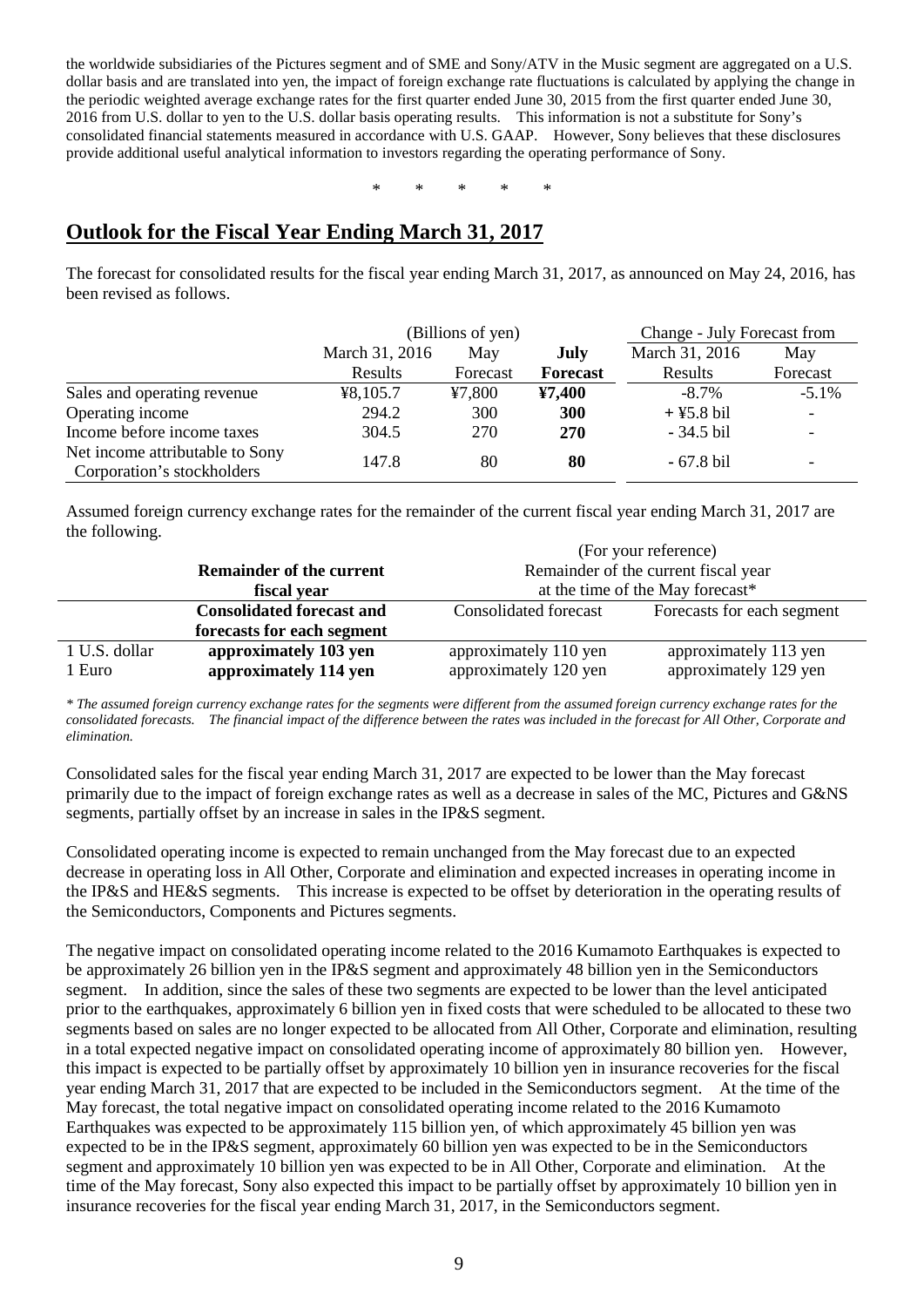Restructuring charges are expected to be approximately 12 billion yen for the Sony Group in the fiscal year ending March 31, 2017, which remains unchanged from the May forecast, compared to 38.3 billion yen recorded in the fiscal year ended March 31, 2016. This amount will be recorded as an operating expense included in the above-mentioned forecast for operating income.

Net income attributable to Sony Corporation's stockholders is expected to remain unchanged from the May forecast.

The forecast for each business segment has been revised as follows:

|                                      |                | (Billions of yen) |                 | Change - July Forecast from |                          |
|--------------------------------------|----------------|-------------------|-----------------|-----------------------------|--------------------------|
|                                      | March 31, 2016 | May               | July            | March 31, 2016              | May                      |
|                                      | Results        | Forecast          | <b>Forecast</b> | Results                     | Forecast                 |
| Mobile Communications                |                |                   |                 |                             |                          |
| Sales and operating revenue          | ¥1,127.5       | ¥940              | ¥840            | $-25.5%$                    | $-10.6%$                 |
| Operating income (loss)              | (61.4)         | 5                 | 5               | $+$ ¥66.4 bil               |                          |
| Game & Network Services              |                |                   |                 |                             |                          |
| Sales and operating revenue          | 1,551.9        | 1,680             | 1,590           | $+2.5%$                     | $-5.4%$                  |
| Operating income                     | 88.7           | 135               | 135             | $+$ ¥46.3 bil               | $\overline{\phantom{a}}$ |
| Imaging Products & Solutions         |                |                   |                 |                             |                          |
| Sales and operating revenue          | 684.0          | 530               | 540             | $-21.1%$                    | $+1.9%$                  |
| Operating income                     | 69.3           | 16                | 22              | -¥47.3 bil                  | $+$ ¥6.0 bil             |
| Home Entertainment & Sound           |                |                   |                 |                             |                          |
| Sales and operating revenue          | 1,159.0        | 1,040             | 1,000           | $-13.7%$                    | $-3.8%$                  |
| Operating income                     | 50.6           | 36                | 41              | -¥9.6 bil                   | $+$ ¥5.0 bil             |
| Semiconductors                       |                |                   |                 |                             |                          |
| Sales and operating revenue          | 739.1          | 740               | 700             | $-5.3%$                     | $-5.4%$                  |
| Operating income (loss)              | 14.5           | (37)              | (64)            | -¥78.5 bil                  | -¥27.0 bil               |
| Components                           |                |                   |                 |                             |                          |
| Sales and operating revenue          | 224.6          | 220               | 200             | $-11.0%$                    | $-9.1%$                  |
| <b>Operating loss</b>                | (42.9)         | (3)               | (12)            | $+$ ¥30.9 bil               | -¥9.0 bil                |
| Pictures                             |                |                   |                 |                             |                          |
| Sales and operating revenue          | 938.1          | 1,010             | 920             | $-1.9%$                     | $-8.9\%$                 |
| Operating income                     | 38.5           | 43                | 38              | -¥0.5 bil                   | -¥5.0 bil                |
| Music                                |                |                   |                 |                             |                          |
| Sales and operating revenue          | 617.6          | 550               | 550             | $-11.0%$                    | $\overline{\phantom{a}}$ |
| Operating income                     | 87.3           | 63                | 63              | -¥24.3 bil                  | $\blacksquare$           |
| <b>Financial Services</b>            |                |                   |                 |                             |                          |
| Financial services revenue           | 1,073.1        | 1,140             | 1,140           | $+6.2%$                     |                          |
| Operating income                     | 156.5          | 150               | 150             | -¥6.5 bil                   |                          |
| All Other, Corporate and Elimination |                |                   |                 |                             |                          |
| <b>Operating loss</b>                | (106.9)        | (108)             | (78)            | $+$ ¥28.9 bil               | $+$ ¥30.0 bil            |
| Consolidated                         |                |                   |                 |                             |                          |
| Sales and operating revenue          | 8,105.7        | 7,800             | 7,400           | $-8.7%$                     | $-5.1%$                  |
| Operating income                     | 294.2          | 300               | 300             | $+$ ¥5.8 bil                | $\overline{a}$           |

### Mobile Communications

Sales are expected to be lower than the May forecast primarily due to an expected decrease in smartphone unit sales and the impact of foreign exchange rates. The forecast for operating income remains unchanged from the May forecast despite the above-mentioned downward revision in sales, due to the positive impact of the appreciation of the yen against the U.S. dollar, primarily reflecting a high ratio of U.S. dollar-denominated costs, as well as higher than originally anticipated selling prices of smartphones and reductions in material costs.

### Game & Network Services

Sales are expected to be lower than the May forecast due to the impact of foreign exchange rates, partially offset by an increase in PS4 software sales, including sales through the network. The forecast for operating income remains unchanged from the May forecast mainly due to the above-mentioned increase in PS4 software sales, offset by the negative impact of foreign exchange rates and an increase in marketing costs.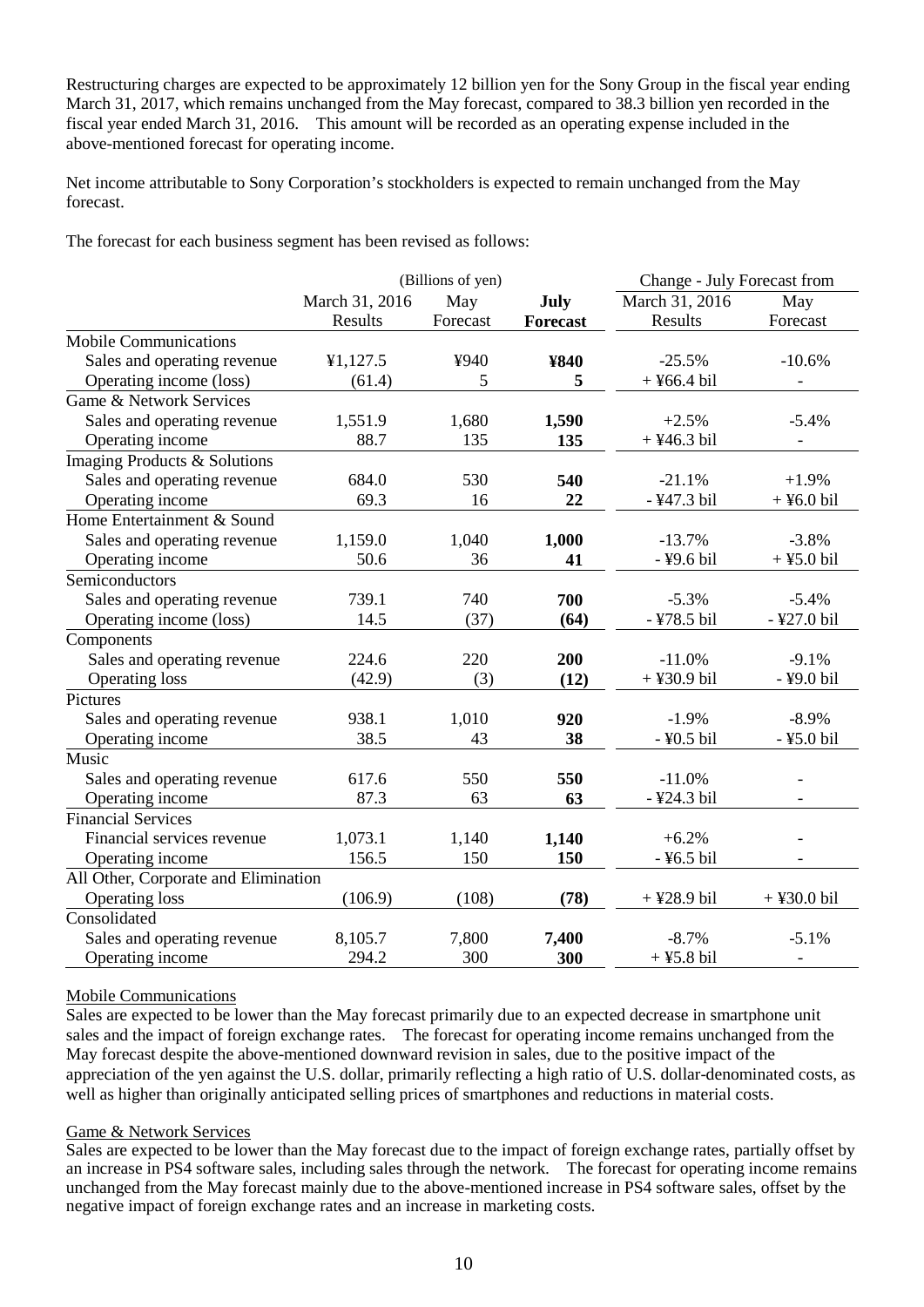### Imaging Products & Solutions

Sales are expected to be higher than the May forecast due to a shorter-than-expected delay in the supply of components used for Still and Video Cameras resulting from the 2016 Kumamoto Earthquakes, partially offset by the impact of foreign exchange rates. Operating income is expected to be higher than the May forecast mainly due to the above-mentioned increase in sales and an expected improvement in product mix resulting from a shift to high value-added models in Still and Video Cameras, partially offset by the negative impact of foreign exchange rates.

### Home Entertainment & Sound

Sales are expected to be lower than the May forecast primarily due to the impact of foreign exchange rates. Operating income is expected to be higher than the May forecast mainly due to cost reductions and an expected improvement in product mix, partially offset by the negative impact of foreign exchange rates.

### Semiconductors

Sales are expected to be lower than the May forecast primarily due to lower-than-expected image sensor sales reflecting the impact of foreign exchange rates, partially offset by a faster-than-expected recovery from the 2016 Kumamoto Earthquakes. Operating income is expected to be lower than the May forecast mainly due to the negative impact of foreign exchange rates, partially offset by the favorable impact of the above-mentioned recovery.

### Components

Sales are expected to be lower than the May forecast due to lower-than-expected sales in the battery business. Operating income is expected to be lower than the May forecast primarily due to the above-mentioned decrease in sales and impairment charges against long-lived assets in the recording media business in the current quarter. As announced on July 28, 2016, there is a possibility of recording a loss related to the transfer of the battery business if the binding definitive agreements are signed. This potential loss is not reflected in the consolidated results forecast because the amount of such loss will depend on the final negotiated terms of the definitive agreements.

### Pictures

The forecasts for sales and operating income are expected to be lower than the May forecast primarily due to the negative impact of the appreciation of the yen against the U.S. dollar.

### Music

The forecasts for sales and operating income remain unchanged from the May forecast due to the strong performance of Recorded Music and the strong performance of Visual Media and Platform, which benefitted from a game application for mobile devices, offset by the negative impact of the appreciation of the yen against the U.S. dollar.

### Financial Services

The forecasts for financial services revenue and operating income remain unchanged from the May forecast.

The effects of future gains and losses on investments held by the Financial Services segment due to market fluctuations have not been incorporated within the above forecast as it is difficult for Sony to predict market trends in the future. Accordingly, future market fluctuations could further impact the current forecast.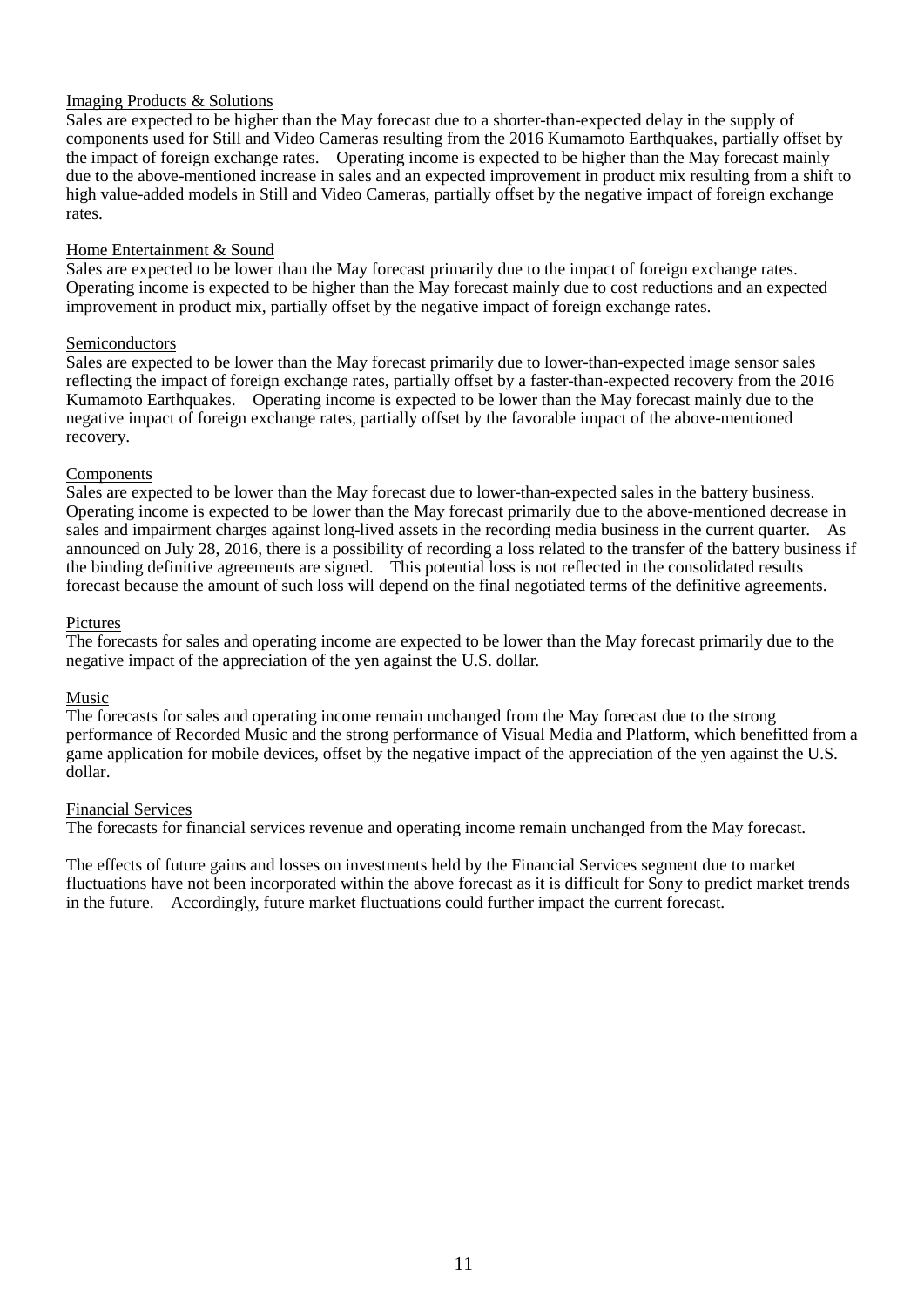The forecast for additions to long-lived assets, depreciation and amortization, as well as research and development expenses for the current fiscal year has been revised as follows:

### **Consolidated**

|                                                  |                | (Billions of yen) | Change - July Forecast from |                |          |
|--------------------------------------------------|----------------|-------------------|-----------------------------|----------------|----------|
|                                                  | March 31, 2016 | May               | July                        | March 31, 2016 | May      |
|                                                  | Results        | Forecast          | <b>Forecast</b>             | Results        | Forecast |
| Additions to Long-lived Assets*                  | ¥468.9         | ¥355              | ¥345                        | $-26.4\%$      | $-2.8%$  |
| [additions to property, plant and equipment      | 374.3          | 260               | <b>250</b>                  | $-33.2$        | $-3.8$ ] |
| (included above)                                 |                |                   |                             |                |          |
| [additions to intangible assets (included above) | 94.6           | 95                | 95                          | $+0.4$         | - 1      |
| Depreciation and amortization**                  | 397.1          | 385               | 385                         | $-3.0$         |          |
| [for property, plant and equipment (included)    | 179.3          | 195               | 195                         | $+8.8$         | -]       |
| above)                                           |                |                   |                             |                |          |
| [for intangible assets (included above)          | 217.8          | 190               | 190                         | $-12.8$        | -1       |
| Research and development expenses                | 468.2          | 460               | 450                         | $-3.9$         | $-2.2$   |

*\* Excluding additions for tangible and intangible assets from business combinations.*

*\*\* Including amortization expenses for deferred insurance acquisition costs.*

### **Sony without Financial Services**

|                                                  |                | (Billions of yen) | Change - July Forecast from |                |          |
|--------------------------------------------------|----------------|-------------------|-----------------------------|----------------|----------|
|                                                  | March 31, 2016 | May               | July                        | March 31, 2016 | May      |
|                                                  | Results        | Forecast          | <b>Forecast</b>             | Results        | Forecast |
| Additions to Long-lived Assets*                  | 4460.9         | ¥340              | ¥330                        | $-28.4%$       | $-2.9\%$ |
| [additions to property, plant and equipment      | 372.4          | 255               | 245                         | $-34.2$        | $-3.9$ ] |
| (included above)                                 |                |                   |                             |                |          |
| [additions to intangible assets (included above) | 88.4           | 85                | 85                          | $-3.8$         |          |
| Depreciation and amortization                    | 294.8          | 312               | 312                         | $+5.8$         |          |
| [for property, plant and equipment (included)    | 177.8          | 193               | 193                         | $+8.5$         | -1       |
| above)                                           |                |                   |                             |                |          |
| [for intangible assets (included above)          | 117.0          | 119               | 119                         | $+1.7$         | - 1      |
|                                                  |                |                   |                             |                |          |

*\* Excluding additions for tangible and intangible assets from business combinations.*

This forecast is based on management's current expectations and is subject to uncertainties and changes in circumstances. Actual results may differ materially from those included in this forecast due to a variety of factors. See "Cautionary Statement" below.

\* \* \* \* \*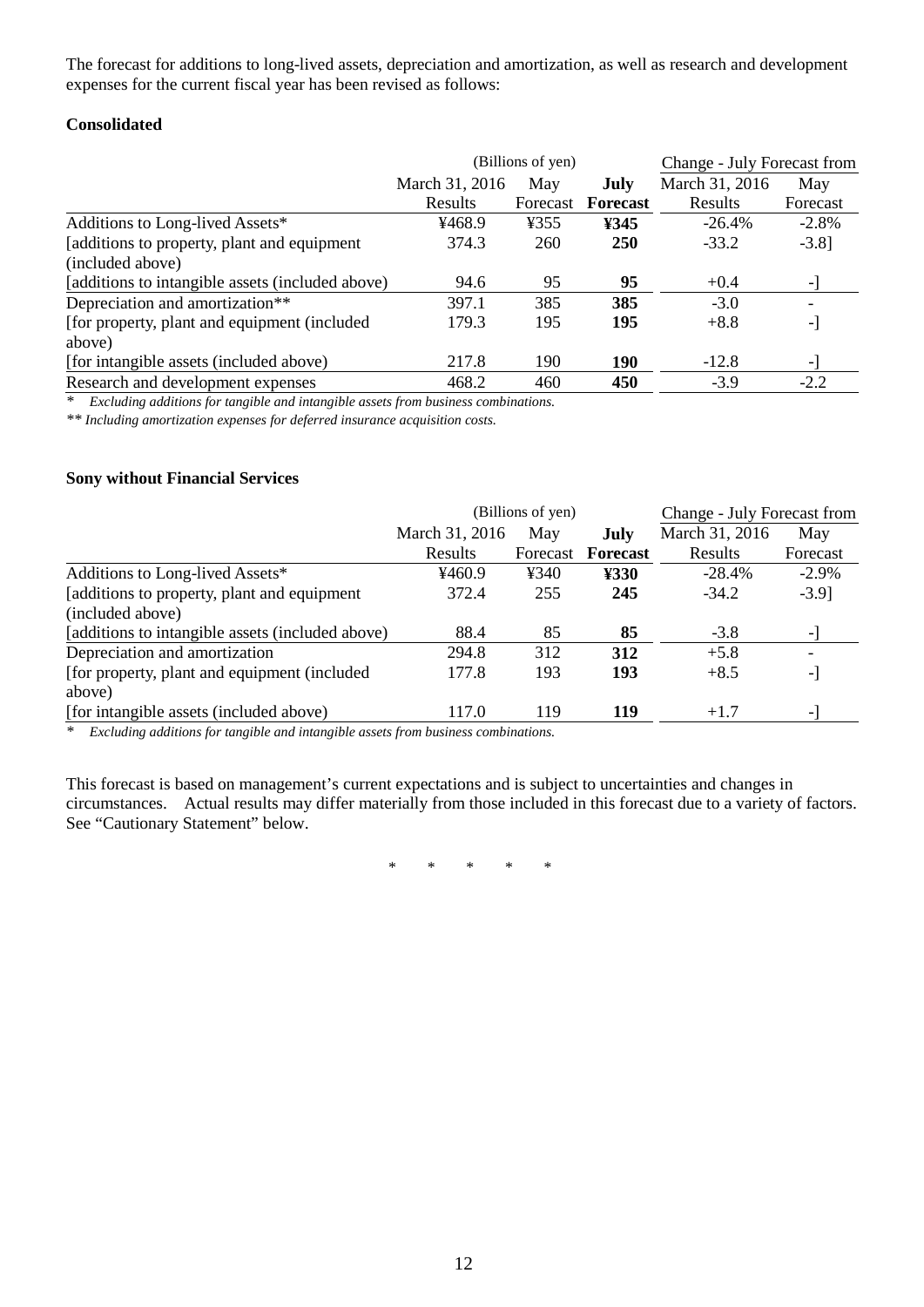#### **Cautionary Statement**

Statements made in this release with respect to Sony's current plans, estimates, strategies and beliefs and other statements that are not historical facts are forward-looking statements about the future performance of Sony. Forward-looking statements include, but are not limited to, those statements using words such as "believe," "expect," "plans," "strategy," "prospects," "forecast," "estimate," "project," "anticipate," "aim," "intend," "seek," "may," "might," "could" or "should," and words of similar meaning in connection with a discussion of future operations, financial performance, events or conditions. From time to time, oral or written forward-looking statements may also be included in other materials released to the public. These statements are based on management's assumptions, judgments and beliefs in light of the information currently available to it. Sony cautions investors that a number of important risks and uncertainties could cause actual results to differ materially from those discussed in the forward-looking statements, and therefore investors should not place undue reliance on them. Investors also should not rely on any obligation of Sony to update or revise any forward-looking statements, whether as a result of new information, future events or otherwise. Sony disclaims any such obligation. Risks and uncertainties that might affect Sony include, but are not limited to:

- (i) the global economic environment in which Sony operates and the economic conditions in Sony's markets, particularly levels of consumer spending;
- (ii) foreign exchange rates, particularly between the yen and the U.S. dollar, the euro and other currencies in which Sony makes significant sales and incurs production costs, or in which Sony's assets and liabilities are denominated;
- (iii) Sony's ability to continue to design and develop and win acceptance of, as well as achieve sufficient cost reductions for, its products and services, including televisions, game and network platforms and smartphones, which are offered in highly competitive markets characterized by severe price competition and continual new product and service introductions, rapid development in technology and subjective and changing consumer preferences;
- (iv) Sony's ability and timing to recoup large-scale investments required for technology development and production capacity;
- (v) Sony's ability to implement successful business restructuring and transformation efforts under changing market conditions;
- (vi) Sony's ability to implement successful hardware, software, and content integration strategies for all segments excluding the Financial Services segment, and to develop and implement successful sales and distribution strategies in light of the Internet and other technological developments;
- (vii) Sony's continued ability to devote sufficient resources to research and development and, with respect to capital expenditures, to prioritize investments correctly (particularly in the electronics businesses);
- (viii) Sony's ability to maintain product quality and customers' satisfaction with its existing products and services;
- (ix) the effectiveness of Sony's strategies and their execution, including but not limited to the success of Sony's acquisitions, joint ventures and other strategic investments;
- (x) significant volatility and disruption in the global financial markets or a ratings downgrade;
- (xi) Sony's ability to forecast demands, manage timely procurement and control inventories;
- (xii) the outcome of pending and/or future legal and/or regulatory proceedings;
- (xiii) shifts in customer demand for financial services such as life insurance and Sony's ability to conduct successful asset liability management in the Financial Services segment;
- (xiv) the impact of changes in interest rates and unfavorable conditions or developments (including market fluctuations or volatility) in the Japanese equity markets on the revenue and operating income of the Financial Services segment;
- (xv) Sony's ability to anticipate and manage cybersecurity risk, including the risk of unauthorized access to Sony's business information, potential business disruptions or financial losses; and
- (xvi) risks related to catastrophic disasters or similar events.

Risks and uncertainties also include the impact of any future events with material adverse impact.

#### Investor Relations Contacts:

| Tokyo                | New York                | London                |
|----------------------|-------------------------|-----------------------|
| Atsuko Murakami      | Justin Hill             | Toshiyuki Takahashi   |
| $+81-(0)3-6748-2111$ | $+1 - 212 - 833 - 6722$ | $+44-(0)1932-816-000$ |

IR home page: http://www.sony.net/IR/

Presentation slides: http://www.sony.net/SonyInfo/IR/library/er.html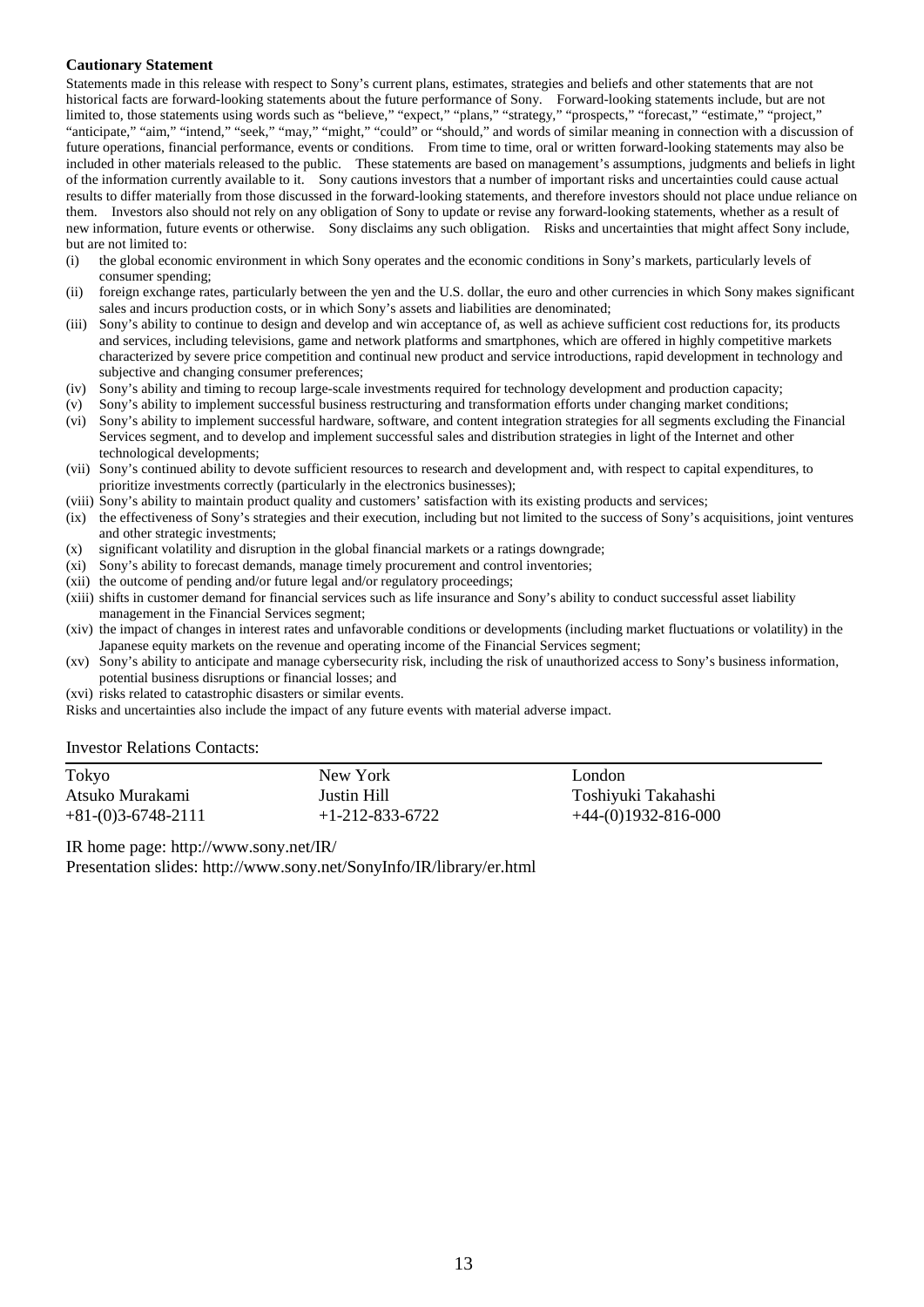#### (Unaudited) **Consolidated Financial Statements Consolidated Balance Sheets**

|                                                       |   |                      |   | (Millions of yen, millions of U.S. dollars) |   |                         |               |
|-------------------------------------------------------|---|----------------------|---|---------------------------------------------|---|-------------------------|---------------|
|                                                       |   | March 31             |   | June 30                                     |   | Change from             | June 30       |
| <b>ASSETS</b>                                         |   | 2016                 |   | 2016                                        |   | March 31, 2016          | 2016          |
| Current assets:                                       |   |                      |   |                                             |   |                         |               |
| Cash and cash equivalents                             | ¥ | 983,612              | ¥ | 631,074                                     | ¥ | $-352,538$              | \$<br>6,127   |
| Marketable securities                                 |   | 946,397              |   | 897,494                                     |   | $-48,903$               | 8,714         |
| Notes and accounts receivable, trade                  |   | 926,375              |   | 917,215                                     |   | $-9,160$                | 8,905         |
| Allowance for doubtful accounts and sales returns     |   | (72, 783)            |   | (47, 800)                                   |   | $+24,983$               | (464)         |
| Inventories                                           |   | 683,146              |   | 717,930                                     |   | $+34,784$               | 6,970         |
| Other receivables                                     |   | 206,058              |   | 234,730                                     |   | $+28,672$               | 2,279         |
| Deferred income taxes                                 |   | 40,940               |   | 38,744                                      |   | $-2,196$                | 376           |
| Prepaid expenses and other current assets             |   | 482,982              |   | 512,999                                     |   | $+30,017$               | 4,980         |
| Total current assets                                  |   | 4,196,727            |   | 3,902,386                                   |   | $-294,341$              | 37,887        |
| Film costs                                            |   | 301,228              |   | 310,317                                     |   | $+9,089$                | 3,013         |
| Investments and advances:                             |   |                      |   |                                             |   |                         |               |
| Affiliated companies                                  |   | 164,874              |   | 161,296                                     |   | $-3,578$                | 1,566         |
| Securities investments and other                      |   | 9,069,209            |   | 9,208,539                                   |   | $+139,330$              | 89,403        |
|                                                       |   | 9,234,083            |   | 9,369,835                                   |   | $+135,752$              | 90,969        |
| Property, plant and equipment:                        |   |                      |   |                                             |   |                         |               |
| Land                                                  |   | 121,707              |   | 120,204                                     |   | $-1,503$                | 1,167         |
| <b>Buildings</b>                                      |   | 655,379              |   | 635,916                                     |   | $-19,463$               | 6,174         |
| Machinery and equipment                               |   | 1,795,991            |   | 1,773,934                                   |   | $-22,057$               | 17,223        |
| Construction in progress                              |   | 69,286               |   | 57,891                                      |   | $-11,395$               | 562           |
|                                                       |   | 2,642,363            |   | 2,587,945                                   |   | $-54,418$               | 25,126        |
| Less-Accumulated depreciation                         |   | 1,821,545            |   | 1,803,994                                   |   | $-17,551$               | 17,515        |
|                                                       |   | 820,818              |   | 783,951                                     |   | $-36,867$               | 7,611         |
| Other assets:                                         |   |                      |   |                                             |   |                         |               |
| Intangibles, net                                      |   | 615,754              |   | 576,101                                     |   | $-39,653$               | 5,593         |
| Goodwill                                              |   | 606,290              |   | 567,870                                     |   | $-38,420$               | 5,513         |
| Deferred insurance acquisition costs                  |   | 511,834              |   | 510,568                                     |   | $-1,266$                | 4,957         |
| Deferred income taxes                                 |   | 97,639               |   | 96,533                                      |   | $-1,106$                | 937           |
| Other                                                 |   | 289,017              |   | 264,184                                     |   | $-24,833$               | 2,566         |
|                                                       |   | 2,120,534            |   | 2,015,256                                   |   | $-105,278$              | 19,566        |
| Total assets                                          | ¥ | 16,673,390           | ¥ | 16,381,745                                  | ¥ | $-291,645$              | \$<br>159,046 |
| <b>LIABILITIES AND EQUITY</b>                         |   |                      |   |                                             |   |                         |               |
| Current liabilities:                                  |   |                      |   |                                             |   |                         |               |
| Short-term borrowings                                 | ¥ | 149,272              | ¥ | 111,116                                     | ¥ | $-38,156$               | \$<br>1,079   |
| Current portion of long-term debt                     |   | 187,668              |   | 154,189                                     |   | $-33,479$               | 1,497         |
| Notes and accounts payable, trade                     |   | 550,964              |   | 609,843                                     |   | $+58,879$               | 5,921         |
| Accounts payable, other and accrued expenses          |   | 1,367,115            |   | 1,194,303                                   |   | $-172,812$              | 11,595        |
| Accrued income and other taxes                        |   | 88,865               |   | 89,072                                      |   | $+207$                  | 865           |
| Deposits from customers in the banking business       |   | 1,912,673            |   | 1,900,796                                   |   | $-11,877$               |               |
| Other                                                 |   |                      |   |                                             |   |                         | 18,454        |
| Total current liabilities                             |   | 574,193<br>4,830,750 |   | 523,156                                     |   | $-51,037$<br>$-248,275$ | 5,079         |
|                                                       |   |                      |   | 4,582,475                                   |   |                         | 44,490        |
| Long-term debt                                        |   | 556,605              |   | 533,718                                     |   | $-22,887$               | 5,182         |
| Accrued pension and severance costs                   |   | 462,384              |   | 452,981                                     |   | $-9,403$                | 4,398         |
| Deferred income taxes                                 |   | 450,926              |   | 448,895                                     |   | $-2,031$                | 4,358         |
| Future insurance policy benefits and other            |   | 4,509,215            |   | 4,601,792                                   |   | $+92,577$               | 44,678        |
| Policyholders' account in the life insurance business |   | 2,401,320            |   | 2,388,889                                   |   | $-12,431$               | 23,193        |
| Other                                                 |   | 330,302              |   | 298,256                                     |   | $-32,046$               | 2,895         |
| <b>Total liabilities</b>                              |   | 13,541,502           |   | 13,307,006                                  |   | $-234,496$              | 129,194       |
| Redeemable noncontrolling interest                    |   | 7,478                |   | 6,293                                       |   | $-1,185$                | 61            |
| Equity:                                               |   |                      |   |                                             |   |                         |               |
| Sony Corporation's stockholders' equity:              |   |                      |   |                                             |   |                         |               |
| Common stock                                          |   | 858,867              |   | 859,002                                     |   | $+135$                  | 8,340         |
| Additional paid-in capital                            |   | 1,325,719            |   | 1,326,415                                   |   | $+696$                  | 12,878        |
| Retained earnings                                     |   | 936,331              |   | 957,497                                     |   | $+21,166$               | 9,296         |
| Accumulated other comprehensive income                |   | (653,318)            |   | (730, 465)                                  |   | $-77,147$               | (7,092)       |
| Treasury stock, at cost                               |   | (4,259)              |   | (4,280)                                     |   | $-21$                   | (42)          |
|                                                       |   | 2,463,340            |   | 2,408,169                                   |   | $-55,171$               | 23,380        |
| Noncontrolling interests                              |   | 661,070              |   | 660,277                                     |   | $-793$                  | 6,411         |
| Total equity                                          |   | 3,124,410            |   | 3,068,446                                   |   | $-55,964$               | 29,791        |
| Total liabilities and equity                          | ¥ | 16,673,390           | ¥ | 16,381,745                                  | ¥ | $-291,645$              | \$<br>159,046 |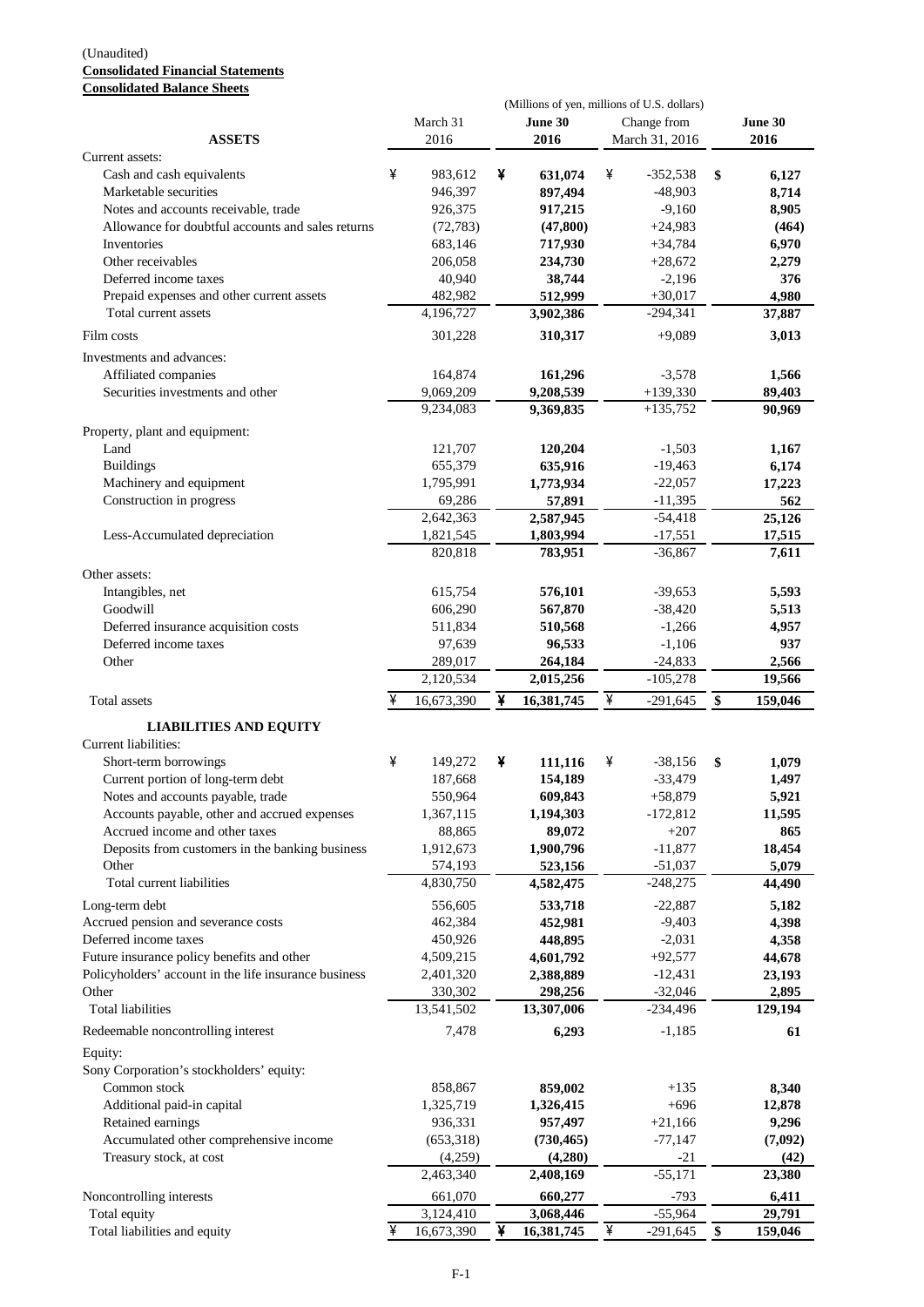### **Consolidated Statements of Income**

|                                                                                  |   |           |   |           | (Millions of yen, millions of U.S. dollars, except per share amounts) |        |
|----------------------------------------------------------------------------------|---|-----------|---|-----------|-----------------------------------------------------------------------|--------|
|                                                                                  |   |           |   |           | Three months ended June 30                                            |        |
|                                                                                  |   | 2015      |   | 2016      | Change from 2015                                                      | 2016   |
| Sales and operating revenue:                                                     |   |           |   |           |                                                                       |        |
| Net sales                                                                        | ¥ | 1,503,311 | ¥ | 1,362,517 | \$                                                                    | 13,228 |
| Financial services revenue                                                       |   | 277,689   |   | 230,909   |                                                                       | 2,242  |
| Other operating revenue                                                          |   | 27,059    |   | 19,773    |                                                                       | 192    |
|                                                                                  |   | 1,808,059 |   | 1,613,199 | $-10.8%$                                                              | 15,662 |
| <b>Costs and expenses:</b>                                                       |   |           |   |           |                                                                       |        |
| Cost of sales                                                                    |   | 1,134,269 |   | 1,015,623 |                                                                       | 9,860  |
| Selling, general and administrative                                              |   | 378,722   |   | 338,097   |                                                                       | 3,282  |
| Financial services expenses                                                      |   | 232,038   |   | 181,631   |                                                                       | 1,763  |
| Other operating (income) expense, net                                            |   | (33, 454) |   | 20,873    |                                                                       | 203    |
|                                                                                  |   | 1,711,575 |   | 1,556,224 | $-9.1$                                                                | 15,108 |
| Equity in net income (loss) of affiliated companies                              |   | 423       |   | (783)     |                                                                       | (8)    |
| <b>Operating income</b>                                                          |   | 96,907    |   | 56,192    | $-42.0$                                                               | 546    |
| Other income:                                                                    |   |           |   |           |                                                                       |        |
| Interest and dividends                                                           |   | 2,652     |   | 3,227     |                                                                       | 31     |
| Gain on sale of securities investments, net                                      |   | 50,782    |   | 72        |                                                                       | 1      |
| Foreign exchange gain, net                                                       |   |           |   | 1,615     |                                                                       | 16     |
| Other                                                                            |   | 647       |   | 1,030     |                                                                       | 10     |
|                                                                                  |   | 54,081    |   | 5,944     | $-89.0$                                                               | 58     |
| Other expenses:                                                                  |   |           |   |           |                                                                       |        |
| Interest                                                                         |   | 4,394     |   | 3,801     |                                                                       | 37     |
| Foreign exchange loss, net                                                       |   | 5,746     |   |           |                                                                       |        |
| Other                                                                            |   | 2,138     |   | 1,319     |                                                                       | 13     |
|                                                                                  |   | 12,278    |   | 5,120     | $-58.3$                                                               | 50     |
| Income before income taxes                                                       |   | 138,710   |   | 57,016    | $-58.9$                                                               | 554    |
| Income taxes                                                                     |   | 39,812    |   | 20,475    |                                                                       | 199    |
| <b>Net income</b>                                                                |   | 98,898    |   | 36,541    | $-63.1$                                                               | 355    |
| Less - Net income attributable to noncontrolling interests                       |   | 16,457    |   | 15,375    |                                                                       | 150    |
| Net income attributable to Sony Corporation's                                    |   |           |   |           |                                                                       |        |
| stockholders                                                                     | ¥ | 82,441    | ¥ | 21,166    | $-74.3 \%$ \$                                                         | 205    |
| Per share data:<br>Net income attributable to Sony Corporation's<br>stockholders |   |           |   |           |                                                                       |        |
| — Basic                                                                          | ¥ | 70.52     | ¥ | 16.78     | $-76.2 \%$ \$                                                         | 0.16   |

#### **Consolidated Statements of Comprehensive Income**

|                                                                                |                            |          |   |          | (Millions of yen, millions of U.S. dollars) |       |  |  |  |  |  |
|--------------------------------------------------------------------------------|----------------------------|----------|---|----------|---------------------------------------------|-------|--|--|--|--|--|
|                                                                                | Three months ended June 30 |          |   |          |                                             |       |  |  |  |  |  |
|                                                                                |                            | 2015     |   | 2016     | Change from 2015                            | 2016  |  |  |  |  |  |
| Net income                                                                     | ¥                          | 98.898   | ¥ | 36,541   | $-63.1 \%$ \$                               | 355   |  |  |  |  |  |
| Other comprehensive income, net of $tax -$                                     |                            |          |   |          |                                             |       |  |  |  |  |  |
| Unrealized gains (losses) on securities                                        |                            | (47,066) |   | 20,395   |                                             | 198   |  |  |  |  |  |
| Unrealized losses on derivative instruments                                    |                            | (636)    |   | (145)    |                                             | (1)   |  |  |  |  |  |
| Pension liability adjustment                                                   |                            | 202      |   | 3,226    |                                             | 31    |  |  |  |  |  |
| Foreign currency translation adjustments                                       |                            | 27,607   |   | (90,998) |                                             | (883) |  |  |  |  |  |
| Total comprehensive income (loss)                                              |                            | 79,005   |   | (30,981) |                                             | (300) |  |  |  |  |  |
| Less - Comprehensive income attributable<br>to noncontrolling interests        |                            | 13,460   |   | 25,000   |                                             | 244   |  |  |  |  |  |
| Comprehensive income (loss) attributable<br>to Sony Corporation's stockholders |                            | 65,545   | ¥ | (55,981) | %                                           | (544) |  |  |  |  |  |

— Diluted 70.36 **16.44** -76.6 **0.16**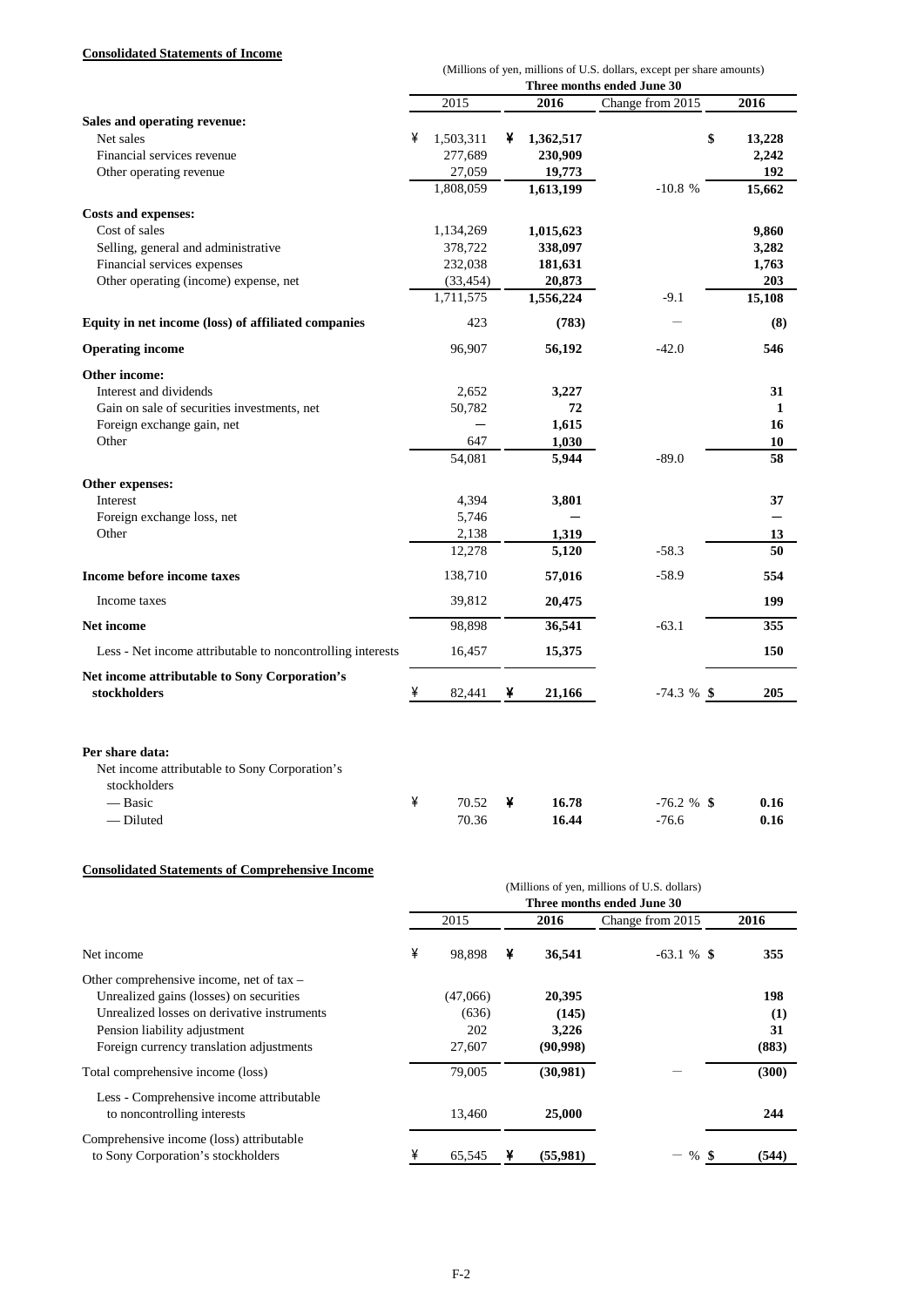#### **Supplemental equity and comprehensive income information**

|                                                                   | (Millions of yen, millions of U.S. dollars) |                      |           |                |   |              |  |
|-------------------------------------------------------------------|---------------------------------------------|----------------------|-----------|----------------|---|--------------|--|
|                                                                   |                                             | Sony Corporation's   |           | Noncontrolling |   | Total equity |  |
|                                                                   |                                             | stockholders' equity | interests |                |   |              |  |
| Balance at March 31, 2015                                         | ¥                                           | 2,317,077            | ¥         | 611,392        | ¥ | 2,928,469    |  |
| Exercise of stock acquisition rights                              |                                             | 1,130                |           |                |   | 1,130        |  |
| Stock based compensation                                          |                                             | 287                  |           |                |   | 287          |  |
| Comprehensive income:                                             |                                             |                      |           |                |   |              |  |
| Net income                                                        |                                             | 82,441               |           | 16,457         |   | 98,898       |  |
| Other comprehensive income, net of tax -                          |                                             |                      |           |                |   |              |  |
| Unrealized losses on securities                                   |                                             | (43,356)             |           | (3,710)        |   | (47,066)     |  |
| Unrealized losses on derivative instruments                       |                                             | (636)                |           |                |   | (636)        |  |
| Pension liability adjustment                                      |                                             | 200                  |           | $\overline{c}$ |   | 202          |  |
| Foreign currency translation adjustments                          |                                             | 26,896               |           | 711            |   | 27,607       |  |
| Total comprehensive income                                        |                                             | 65,545               |           | 13,460         |   | 79,005       |  |
| Dividends declared                                                |                                             |                      |           | (9, 847)       |   | (9, 847)     |  |
| Transactions with noncontrolling interests shareholders and other |                                             | 26                   |           | 1,985          |   | 2,011        |  |
| Balance at June 30, 2015                                          | ¥                                           | 2,384,065            | ¥         | 616,990        | ¥ | 3,001,055    |  |
| Balance at March 31, 2016                                         | ¥                                           | 2,463,340            | ¥         | 661,070        | ¥ | 3,124,410    |  |
| Exercise of stock acquisition rights                              |                                             | 268                  |           |                |   | 268          |  |
| Stock based compensation                                          |                                             | 568                  |           |                |   | 568          |  |
| Comprehensive income:                                             |                                             |                      |           |                |   |              |  |
| Net income                                                        |                                             | 21,166               |           | 15,375         |   | 36,541       |  |
| Other comprehensive income, net of tax -                          |                                             |                      |           |                |   |              |  |
| Unrealized gains on securities                                    |                                             | 9,029                |           | 11,366         |   | 20,395       |  |
| Unrealized losses on derivative instruments                       |                                             | (145)                |           |                |   | (145)        |  |
| Pension liability adjustment                                      |                                             | 3,216                |           | 10             |   | 3,226        |  |
| Foreign currency translation adjustments                          |                                             | (89, 247)            |           | (1,751)        |   | (90, 998)    |  |
| Total comprehensive income (loss)                                 |                                             | (55,981)             |           | 25,000         |   | (30,981)     |  |
| Dividends declared                                                |                                             |                      |           | (16, 434)      |   | (16, 434)    |  |
| Transactions with noncontrolling interests shareholders and other |                                             | (26)                 |           | (9, 359)       |   | (9,385)      |  |
| Balance at June 30, 2016                                          | ¥                                           | 2,408,169            | ¥         | 660,277        | ¥ | 3,068,446    |  |

|                                                                   | Sony Corporation's<br>stockholders' equity | Noncontrolling<br>interests |            | Total equity |
|-------------------------------------------------------------------|--------------------------------------------|-----------------------------|------------|--------------|
| Balance at March 31, 2016                                         | \$<br>23,916                               | \$                          | 6,418      | 30,334       |
| Exercise of stock acquisition rights                              |                                            |                             |            |              |
| Stock based compensation                                          | 6                                          |                             |            | 6            |
| Comprehensive income:                                             |                                            |                             |            |              |
| Net income                                                        | 205                                        |                             | 150        | 355          |
| Other comprehensive income, net of $tax -$                        |                                            |                             |            |              |
| Unrealized gains on securities                                    | 88                                         |                             | <b>110</b> | 198          |
| Unrealized losses on derivative instruments                       | (1)                                        |                             |            | (1)          |
| Pension liability adjustment                                      | 31                                         |                             | 0          | 31           |
| Foreign currency translation adjustments                          | (867)                                      |                             | (16)       | (883)        |
| Total comprehensive income (loss)                                 | (544)                                      |                             | 244        | (300)        |
| Dividends declared                                                |                                            |                             | (160)      | (160)        |
| Transactions with noncontrolling interests shareholders and other | (1)                                        |                             | (91)       | (92)         |
| Balance at June 30, 2016                                          | 23,380                                     | \$                          | 6,411      | \$<br>29,791 |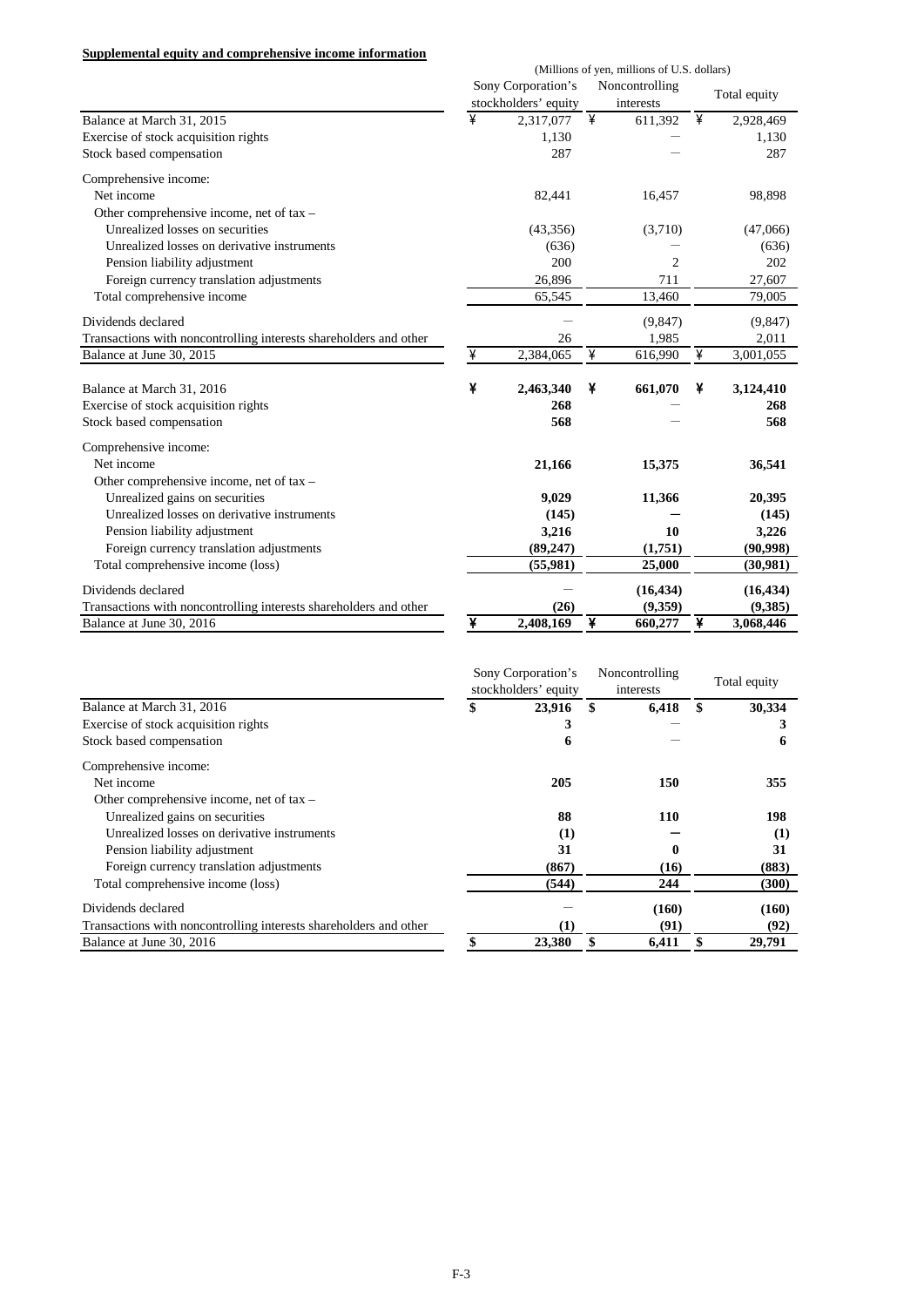### **Consolidated Statements of Cash Flows**

|                                                                                                                                         | (Millions of yen, millions of U.S. dollars)<br>Three months ended June 30 |            |   |              |    |          |  |
|-----------------------------------------------------------------------------------------------------------------------------------------|---------------------------------------------------------------------------|------------|---|--------------|----|----------|--|
|                                                                                                                                         |                                                                           |            |   |              |    |          |  |
|                                                                                                                                         |                                                                           | 2015       |   | 2016         |    | 2016     |  |
| Cash flows from operating activities:                                                                                                   |                                                                           |            |   |              |    |          |  |
| Net income                                                                                                                              | ¥                                                                         | 98,898     | ¥ | 36,541       | \$ | 355      |  |
| Adjustments to reconcile net income to net cash                                                                                         |                                                                           |            |   |              |    |          |  |
| provided by (used in) operating activities:                                                                                             |                                                                           |            |   |              |    |          |  |
| Depreciation and amortization, including amortization of deferred                                                                       |                                                                           |            |   |              |    |          |  |
| insurance acquisition costs                                                                                                             |                                                                           | 87,021     |   | 93,557       |    | 908      |  |
| Amortization of film costs                                                                                                              |                                                                           | 63,356     |   | 61,229       |    | 594      |  |
| Accrual for pension and severance costs, less payments                                                                                  |                                                                           | (3,035)    |   | 3,449        |    | 33       |  |
| Other operating (income) expense, net                                                                                                   |                                                                           | (33, 454)  |   | 20,873       |    | 203      |  |
| Gain on sale or devaluation of securities investments, net<br>(Gain) loss on revaluation of marketable securities held in the financial |                                                                           | (50,706)   |   | (72)         |    | (1)      |  |
| services business for trading purposes, net                                                                                             |                                                                           | (19,088)   |   | 47,138       |    | 458      |  |
| Loss on revaluation or impairment of securities investments held                                                                        |                                                                           |            |   |              |    |          |  |
| in the financial services business, net                                                                                                 |                                                                           | 2,069      |   | $\mathbf{2}$ |    | $\bf{0}$ |  |
| Deferred income taxes                                                                                                                   |                                                                           | 5,471      |   | (266)        |    | (3)      |  |
| Equity in net (income) loss of affiliated companies, net of dividends                                                                   |                                                                           | 798        |   | 2,533        |    | 25       |  |
| Changes in assets and liabilities:                                                                                                      |                                                                           |            |   |              |    |          |  |
| Increase in notes and accounts receivable, trade                                                                                        |                                                                           | (83,030)   |   | (80,709)     |    | (784)    |  |
| Increase in inventories                                                                                                                 |                                                                           | (103, 603) |   | (75, 044)    |    | (729)    |  |
| Increase in film costs                                                                                                                  |                                                                           | (105, 273) |   | (98, 223)    |    | (954)    |  |
| Increase in notes and accounts payable, trade                                                                                           |                                                                           | 132,276    |   | 76,274       |    | 741      |  |
| Decrease in accrued income and other taxes                                                                                              |                                                                           | (6,378)    |   | (2,776)      |    | (27)     |  |
| Increase in future insurance policy benefits and other                                                                                  |                                                                           | 128,265    |   | 55,216       |    | 536      |  |
| Increase in deferred insurance acquisition costs                                                                                        |                                                                           | (21,790)   |   | (20, 528)    |    | (199)    |  |
| Increase in marketable securities held in the financial services                                                                        |                                                                           |            |   |              |    |          |  |
| business for trading purposes                                                                                                           |                                                                           | (21,679)   |   | (26,702)     |    | (259)    |  |
| Increase in other current assets                                                                                                        |                                                                           | (62,015)   |   | (75,600)     |    | (734)    |  |
| Decrease in other current liabilities                                                                                                   |                                                                           | (147, 587) |   | (62, 884)    |    | (611)    |  |
| Other                                                                                                                                   |                                                                           | (14, 806)  |   | 62,178       |    | 605      |  |
| Net cash provided by (used in) operating activities                                                                                     |                                                                           | (154, 290) |   | 16,186       |    | 157      |  |
|                                                                                                                                         |                                                                           |            |   |              |    |          |  |
| Cash flows from investing activities:                                                                                                   |                                                                           |            |   |              |    |          |  |
| Payments for purchases of fixed assets                                                                                                  |                                                                           | (77, 034)  |   | (106, 002)   |    | (1,029)  |  |
| Proceeds from sales of fixed assets                                                                                                     |                                                                           | 2,484      |   | 1,829        |    | 18       |  |
|                                                                                                                                         |                                                                           |            |   |              |    | (1,997)  |  |
| Payments for investments and advances by financial services business                                                                    |                                                                           | (316,299)  |   | (205, 729)   |    |          |  |
| Payments for investments and advances                                                                                                   |                                                                           |            |   |              |    |          |  |
| (other than financial services business)                                                                                                |                                                                           | (4,323)    |   | (2,585)      |    | (25)     |  |
| Proceeds from sales or return of investments and collections of advances                                                                |                                                                           |            |   |              |    |          |  |
| by financial services business                                                                                                          |                                                                           | 153,984    |   | 88,144       |    | 856      |  |
| Proceeds from sales or return of investments and collections of advances                                                                |                                                                           |            |   |              |    |          |  |
| (other than financial services business)                                                                                                |                                                                           | 74,358     |   | 2,383        |    | 23       |  |
| Proceeds from sales of businesses                                                                                                       |                                                                           | 17,790     |   |              |    |          |  |
| Other                                                                                                                                   |                                                                           | (22,962)   |   | 2,782        |    | 26       |  |
| Net cash used in investing activities                                                                                                   |                                                                           | (172,002)  |   | (219, 178)   |    | (2,128)  |  |
|                                                                                                                                         |                                                                           |            |   |              |    |          |  |
| Cash flows from financing activities:                                                                                                   |                                                                           |            |   |              |    |          |  |
| Proceeds from issuance of long-term debt                                                                                                |                                                                           | 9,712      |   | 1,031        |    | 10       |  |
| Payments of long-term debt                                                                                                              |                                                                           | (84, 767)  |   | (48,607)     |    | (472)    |  |
| Increase (decrease) in short-term borrowings, net                                                                                       |                                                                           | 62,111     |   | (34,895)     |    | (339)    |  |
| Increase in deposits from customers in the financial services                                                                           |                                                                           |            |   |              |    |          |  |
| business, net                                                                                                                           |                                                                           | 20,392     |   | 12,406       |    | 120      |  |
| Dividends paid                                                                                                                          |                                                                           | (59)       |   | (12, 679)    |    | (123)    |  |
| Other                                                                                                                                   |                                                                           | (15,212)   |   | (15, 809)    |    | (153)    |  |
| Net cash used in financing activities                                                                                                   |                                                                           | (7, 823)   |   | (98, 553)    |    | (957)    |  |
|                                                                                                                                         |                                                                           |            |   |              |    |          |  |
| Effect of exchange rate changes on cash and cash equivalents                                                                            |                                                                           | 12,789     |   | (50, 993)    |    | (495)    |  |
| Net decrease in cash and cash equivalents                                                                                               |                                                                           | (321, 326) |   | (352, 538)   |    | (3,423)  |  |
| Cash and cash equivalents at beginning of the fiscal year                                                                               |                                                                           | 949,413    |   | 983,612      |    | 9,550    |  |
|                                                                                                                                         |                                                                           |            |   |              |    |          |  |
| Cash and cash equivalents at end of the period                                                                                          | ¥                                                                         | 628,087    | ¥ | 631,074      | \$ | 6,127    |  |
|                                                                                                                                         |                                                                           |            |   |              |    |          |  |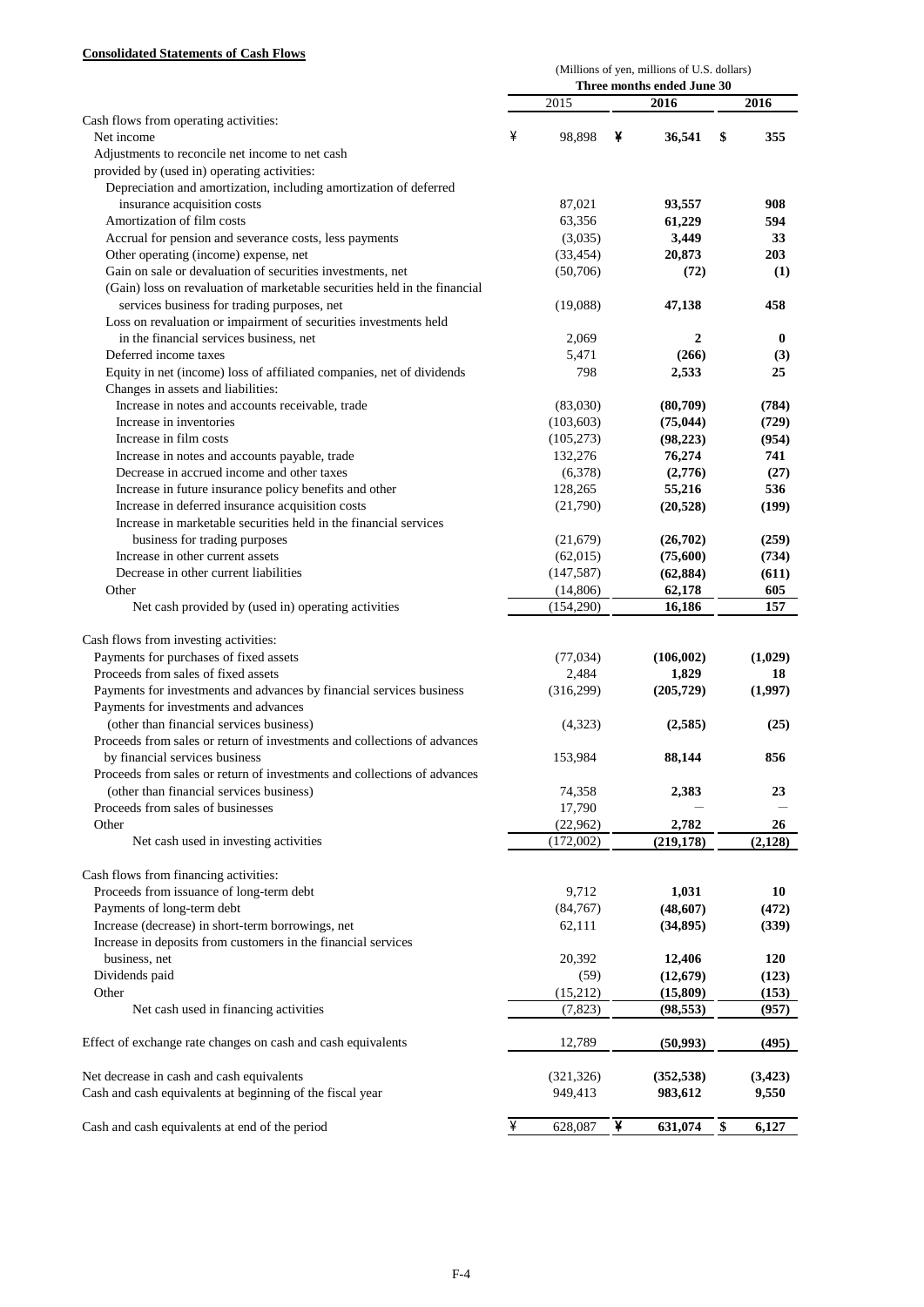#### **Business Segment Information**

|                                    |   | (Millions of yen, millions of U.S. dollars) |   |                            |          |    |        |  |  |  |
|------------------------------------|---|---------------------------------------------|---|----------------------------|----------|----|--------|--|--|--|
|                                    |   |                                             |   | Three months ended June 30 |          |    |        |  |  |  |
| <b>Sales and operating revenue</b> |   | $\sqrt{2015}$                               |   | 2016                       | Change   |    | 2016   |  |  |  |
| <b>Mobile Communications</b>       |   |                                             |   |                            |          |    |        |  |  |  |
| Customers                          | ¥ | 279,536                                     | ¥ | 184,868                    | $-33.9%$ | \$ | 1,795  |  |  |  |
| Intersegment                       |   | 988                                         |   | 1,055                      |          |    | 10     |  |  |  |
| Total                              |   | 280,524                                     |   | 185,923                    | $-33.7$  |    | 1,805  |  |  |  |
| Game & Network Services            |   |                                             |   |                            |          |    |        |  |  |  |
| Customers                          |   | 265,898                                     |   | 310,768                    | $+16.9$  |    | 3,017  |  |  |  |
| Intersegment                       |   | 22,691                                      |   | 19,611                     |          |    | 191    |  |  |  |
| Total                              |   | 288,589                                     |   | 330,379                    | $+14.5$  |    | 3,208  |  |  |  |
| Imaging Products & Solutions       |   |                                             |   |                            |          |    |        |  |  |  |
| Customers                          |   | 163,514                                     |   | 120,365                    | $-26.4$  |    | 1,169  |  |  |  |
| Intersegment                       |   | 1,233                                       |   | 1,861                      |          |    | 18     |  |  |  |
| Total                              |   | 164,747                                     |   | 122,226                    | $-25.8$  |    | 1,187  |  |  |  |
| Home Entertainment & Sound         |   |                                             |   |                            |          |    |        |  |  |  |
| Customers                          |   | 252,487                                     |   | 234,915                    | $-7.0$   |    | 2,281  |  |  |  |
| Intersegment                       |   | 662                                         |   | 1,004                      |          |    | 9      |  |  |  |
| Total                              |   | 253,149                                     |   | 235,919                    | $-6.8$   |    | 2,290  |  |  |  |
| Semiconductors                     |   |                                             |   |                            |          |    |        |  |  |  |
| Customers                          |   | 150,506                                     |   | 118,273                    | $-21.4$  |    | 1,148  |  |  |  |
| Intersegment                       |   | 36,859                                      |   | 26,157                     |          |    | 254    |  |  |  |
| Total                              |   | 187,365                                     |   | 144,430                    | $-22.9$  |    | 1,402  |  |  |  |
| Components                         |   |                                             |   |                            |          |    |        |  |  |  |
| Customers                          |   | 49,007                                      |   | 37,841                     | $-22.8$  |    | 367    |  |  |  |
| Intersegment                       |   | 8,079                                       |   | 6,295                      |          |    | 62     |  |  |  |
| Total                              |   | 57,086                                      |   | 44,136                     | $-22.7$  |    | 429    |  |  |  |
| Pictures                           |   |                                             |   |                            |          |    |        |  |  |  |
| Customers                          |   | 171,420                                     |   | 183,123                    | $+6.8$   |    | 1,778  |  |  |  |
| Intersegment                       |   | 129                                         |   | 194                        |          |    |        |  |  |  |
| Total                              |   | 171,549                                     |   | 183,317                    | $+6.9$   |    | 1,780  |  |  |  |
| Music                              |   |                                             |   |                            |          |    |        |  |  |  |
| Customers                          |   | 126,980                                     |   | 138,019                    | $+8.7$   |    | 1,340  |  |  |  |
|                                    |   | 3,211                                       |   | 3,495                      |          |    | 34     |  |  |  |
| Intersegment<br>Total              |   | 130,191                                     |   | 141,514                    | $+8.7$   |    | 1,374  |  |  |  |
|                                    |   |                                             |   |                            |          |    |        |  |  |  |
| <b>Financial Services</b>          |   |                                             |   |                            |          |    |        |  |  |  |
| Customers                          |   | 277,689                                     |   | 230,909                    | $-16.8$  |    | 2,242  |  |  |  |
| Intersegment                       |   | 1,697                                       |   | 1,810                      |          |    | 17     |  |  |  |
| Total                              |   | 279,386                                     |   | 232,719                    | $-16.7$  |    | 2,259  |  |  |  |
| All Other                          |   |                                             |   |                            |          |    |        |  |  |  |
| Customers                          |   | 58,710                                      |   | 47,431                     | $-19.2$  |    | 460    |  |  |  |
| Intersegment<br>Total              |   | 18,866<br>77,576                            |   | 13,154                     |          |    | 128    |  |  |  |
|                                    |   |                                             |   | 60,585                     | $-21.9$  |    | 588    |  |  |  |
| Corporate and elimination          |   | (82, 103)                                   |   | (67, 949)                  |          |    | (660)  |  |  |  |
| Consolidated total                 | ¥ | 1,808,059                                   | ¥ | 1,613,199                  | $-10.8%$ | \$ | 15,662 |  |  |  |

Game & Network Services ("G&NS") intersegment amounts primarily consist of transactions with All Other.

Semiconductors intersegment amounts primarily consist of transactions with the Mobile Communications ("MC") segment, the G&NS segment and the Imaging Products & Solutions ("IP&S") segment.

All Other intersegment amounts primarily consist of transactions with the Pictures segment, the Music segment and the G&NS segment. Corporate and elimination includes certain brand and patent royalty income.

|                                |   | (Millions of yen, millions of U.S. dollars)<br>Three months ended June 30 |   |           |          |    |       |  |  |  |
|--------------------------------|---|---------------------------------------------------------------------------|---|-----------|----------|----|-------|--|--|--|
|                                |   |                                                                           |   |           |          |    |       |  |  |  |
| <b>Operating income (loss)</b> |   | 2015                                                                      |   | 2016      | Change   |    | 2016  |  |  |  |
| Mobile Communications          | ¥ | (22, 924)                                                                 | ¥ | 415       | $-$ %    | S. | 4     |  |  |  |
| Game & Network Services        |   | 19.459                                                                    |   | 44,031    | $+126.3$ |    | 427   |  |  |  |
| Imaging Products & Solutions   |   | 17,731                                                                    |   | 7,506     | $-57.7$  |    | 73    |  |  |  |
| Home Entertainment & Sound     |   | 10.923                                                                    |   | 20,241    | $+85.3$  |    | 197   |  |  |  |
| Semiconductors                 |   | 32.724                                                                    |   | (43, 549) |          |    | (423) |  |  |  |
| Components                     |   | (2,298)                                                                   |   | (4,735)   |          |    | (46)  |  |  |  |
| Pictures                       |   | (11,687)                                                                  |   | (10,640)  |          |    | (103) |  |  |  |
| Music                          |   | 31,750                                                                    |   | 15.938    | $-49.8$  |    | 155   |  |  |  |
| <b>Financial Services</b>      |   | 45,972                                                                    |   | 48,547    | $+5.6$   |    | 471   |  |  |  |
| All Other                      |   | (2,097)                                                                   |   | (2,072)   |          |    | (20)  |  |  |  |
| Total                          |   | 119,553                                                                   |   | 75,682    | $-36.7$  |    | 735   |  |  |  |
| Corporate and elimination      |   | (22, 646)                                                                 |   | (19, 490) |          |    | (189) |  |  |  |
| Consolidated total             |   | 96.907                                                                    |   | 56.192    | $-42.0%$ |    | 546   |  |  |  |

The 2015 segment disclosure above has been reclassified to reflect the change in the business segment classification discussed in Note 5. Operating income (loss) is sales and operating revenue less costs and expenses, and includes equity in net income (loss) of affiliated companies. Corporate and elimination includes headquarters restructuring costs, and certain other corporate expenses, including the amortization of certain intellectual property assets such as the cross-licensing of intangible assets acquired from Ericsson at the time of the Sony Mobile Communications acquisition, which are not allocated to segments.

Pursuant to a separation of Sony's businesses into distinct subsidiaries and a realignment of corporate functions, beginning from the fiscal year ending March 31, 2017, a change has been made to the method of calculating the amount of corporate costs allocated to each business segment and the amount of royalties paid by each business segment for brand and patent utilization. As a result of this change, an increase in corporate income of 6,503 million yen is included in the Corporate and elimination for the fiscal year ending March 31, 2017. Conversely, an increase (decrease) in expenses totaling the same amount is included in each of the following business segments: 653 million yen in the MC segment, (28) million yen in the G&NS segment, 816 million yen in the IP&S segment, 2,897 million yen in the HE&S segment, 772 million yen in the Semiconductors segment, 323 million yen in the Components segment, 640 million yen in the Pictures segment and 430 million yen in the Music segment. There is no change to the Financial Services segment. These changes have no impact on consolidated operating income.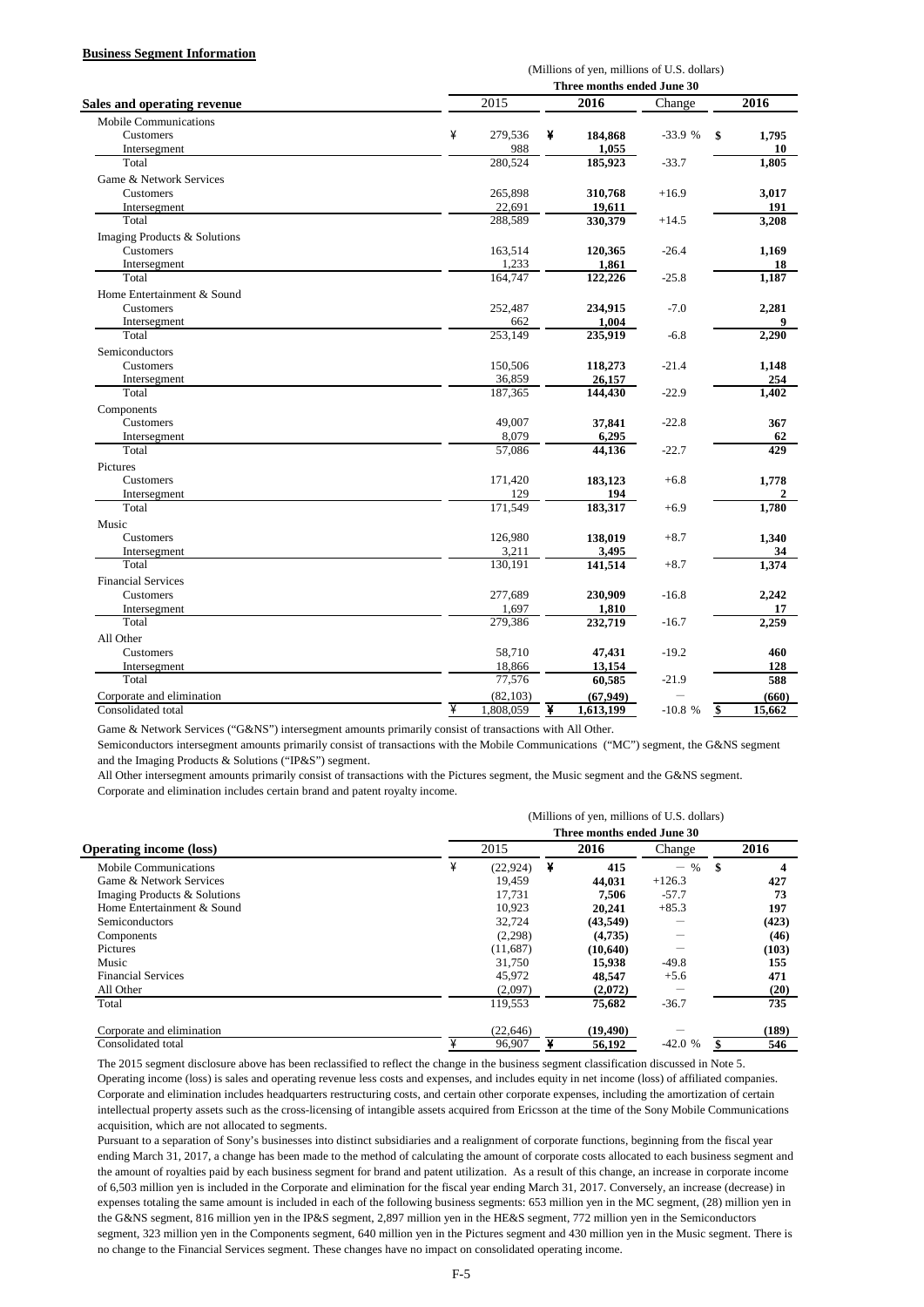#### **Sales to Customers by Product Category**

|                                                     | (Millions of yen, millions of U.S. dollars)<br>Three months ended June 30 |           |   |           |          |    |        |  |  |  |
|-----------------------------------------------------|---------------------------------------------------------------------------|-----------|---|-----------|----------|----|--------|--|--|--|
| Sales and operating revenue (to external customers) |                                                                           | 2015      |   | 2016      | Change   |    | 2016   |  |  |  |
|                                                     |                                                                           |           |   |           |          |    |        |  |  |  |
| Mobile Communications                               | ¥                                                                         | 279,536   | ¥ | 184,868   | $-33.9%$ | \$ | 1,795  |  |  |  |
| Game & Network Services                             |                                                                           |           |   |           |          |    |        |  |  |  |
| Hardware                                            |                                                                           | 129,465   |   | 119,165   | $-8.0$   |    | 1,157  |  |  |  |
| Network                                             |                                                                           | 105,801   |   | 145,558   | $+37.6$  |    | 1,413  |  |  |  |
| Other                                               |                                                                           | 30,632    |   | 46,045    | $+50.3$  |    | 447    |  |  |  |
| Total                                               |                                                                           | 265,898   |   | 310,768   | $+16.9$  |    | 3,017  |  |  |  |
| Imaging Products & Solutions                        |                                                                           |           |   |           |          |    |        |  |  |  |
| Still and Video Cameras                             |                                                                           | 110,050   |   | 75,529    | $-31.4$  |    | 733    |  |  |  |
| Other                                               |                                                                           | 53,464    |   | 44,836    | $-16.1$  |    | 436    |  |  |  |
| Total                                               |                                                                           | 163,514   |   | 120,365   | $-26.4$  |    | 1,169  |  |  |  |
| Home Entertainment & Sound                          |                                                                           |           |   |           |          |    |        |  |  |  |
| <b>Televisions</b>                                  |                                                                           | 168,920   |   | 166,293   | $-1.6$   |    | 1,614  |  |  |  |
| Audio and Video                                     |                                                                           | 81,311    |   | 68,307    | $-16.0$  |    | 663    |  |  |  |
| Other                                               |                                                                           | 2,256     |   | 315       | $-86.0$  |    | 4      |  |  |  |
| Total                                               |                                                                           | 252,487   |   | 234,915   | $-7.0$   |    | 2,281  |  |  |  |
| Semiconductors                                      |                                                                           | 150,506   |   | 118,273   | $-21.4$  |    | 1,148  |  |  |  |
| Components                                          |                                                                           | 49,007    |   | 37,841    | $-22.8$  |    | 367    |  |  |  |
| Pictures                                            |                                                                           |           |   |           |          |    |        |  |  |  |
| <b>Motion Pictures</b>                              |                                                                           | 58,175    |   | 75,322    | $+29.5$  |    | 731    |  |  |  |
| <b>Television Productions</b>                       |                                                                           | 50,975    |   | 44,193    | $-13.3$  |    | 429    |  |  |  |
| Media Networks                                      |                                                                           | 62,270    |   | 63,608    | $+2.1$   |    | 618    |  |  |  |
| Total                                               |                                                                           | 171,420   |   | 183,123   | $+6.8$   |    | 1,778  |  |  |  |
| Music                                               |                                                                           |           |   |           |          |    |        |  |  |  |
| <b>Recorded Music</b>                               |                                                                           | 89,328    |   | 89,706    | $+0.4$   |    | 871    |  |  |  |
| Music Publishing                                    |                                                                           | 17,844    |   | 15,651    | $-12.3$  |    | 152    |  |  |  |
| Visual Media and Platform                           |                                                                           | 19,808    |   | 32,662    | $+64.9$  |    | 317    |  |  |  |
| Total                                               |                                                                           | 126,980   |   | 138,019   | $+8.7$   |    | 1,340  |  |  |  |
| <b>Financial Services</b>                           |                                                                           | 277,689   |   | 230,909   | $-16.8$  |    | 2,242  |  |  |  |
| All Other                                           |                                                                           | 58,710    |   | 47,431    | $-19.2$  |    | 460    |  |  |  |
| Corporate                                           |                                                                           | 12,312    |   | 6,687     | $-45.7$  |    | 65     |  |  |  |
| Consolidated total                                  | ¥                                                                         | 1,808,059 | ¥ | 1,613,199 | $-10.8%$ | \$ | 15,662 |  |  |  |

The above table includes a breakdown of sales and operating revenue to external customers for certain segments shown in the Business Segment Information on page F-5. Sony management views each segment as a single operating segment. However, Sony believes that the breakdown of sales and operating revenue to external customers for the segments in this table is useful to investors in understanding sales by product category.

Sony has realigned its product category configuration from the first quarter of the fiscal year ended March 31, 2017. In connection with the realignment, all prior period sales amounts by product category in the table above have been reclassified to conform to the current presentation.

In the G&NS segment, Hardware includes home and portable game consoles; Network includes network services relating to game, video and music content provided by Sony Interactive Entertainment; Other includes packaged software and peripheral devices. In the IP&S segment, Still cameras and Video Cameras includes interchangeable lens cameras, compact digital cameras, consumer video cameras and video cameras for broadcast; Other includes display products such as projectors and medical equipment. In the HE&S segment, Televisions includes LCD televisions; Audio and Video includes Blu-ray disc players and recorders, home audio, headphones and memory-based portable audio devices. The Semiconductors segment includes image sensors and camera modules. The Components segment includes batteries and recording media. In the Pictures segment, Motion Pictures includes the worldwide production, acquisition and distribution of motion pictures and direct-to-video content; Television Productions includes the production, acquisition and distribution of television programming; Media Networks includes the operation of television and digital networks worldwide. In the Music segment, Recorded Music includes the distribution of physical and digital recorded music and revenue derived from artists' live performances; Music Publishing includes the management and licensing of the words and music of songs; Visual Media and Platform includes various service offerings for music and visual products and the production and distribution of animation titles.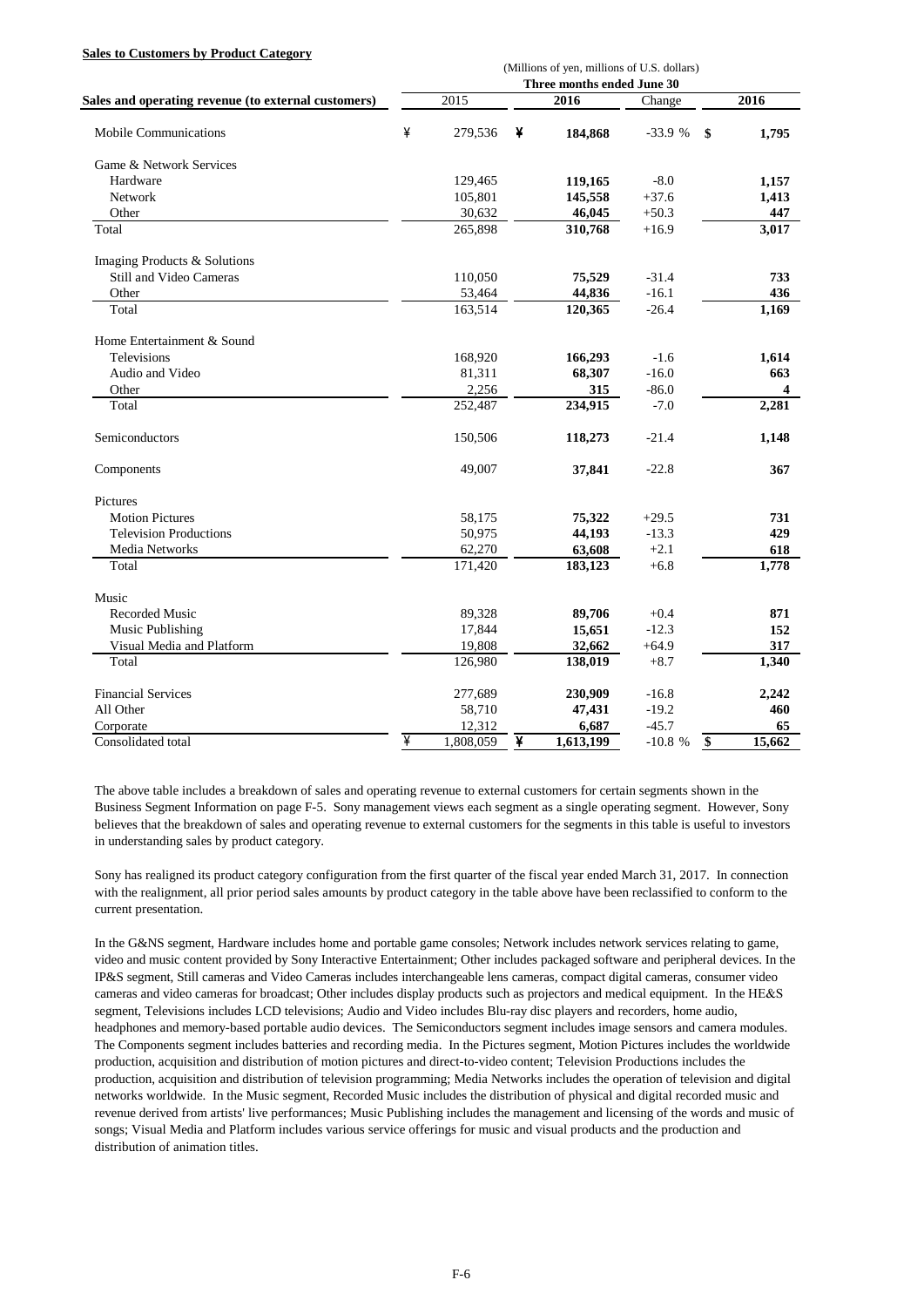#### **Other Items**

|                                                                    | (Millions of yen, millions of U.S. dollars)<br>Three months ended June 30 |        |      |        |          |      |  |  |  |  |
|--------------------------------------------------------------------|---------------------------------------------------------------------------|--------|------|--------|----------|------|--|--|--|--|
| <b>Depreciation and amortization</b>                               | 2015                                                                      |        | 2016 |        | Change   | 2016 |  |  |  |  |
| Mobile Communications                                              | ¥                                                                         | 6,196  | ¥    | 5,151  | $-16.9%$ | 50   |  |  |  |  |
| Game & Network Services                                            |                                                                           | 4,640  |      | 5.529  | $+19.2$  | 54   |  |  |  |  |
| Imaging Products & Solutions                                       |                                                                           | 7.098  |      | 6,085  | $-14.3$  | 59   |  |  |  |  |
| Home Entertainment & Sound                                         |                                                                           | 5,581  |      | 5,153  | $-7.7$   | 50   |  |  |  |  |
| <b>Semiconductors</b>                                              |                                                                           | 21,950 |      | 25,306 | $+15.3$  | 245  |  |  |  |  |
| Components                                                         |                                                                           | 2,745  |      | 880    | $-67.9$  | 9    |  |  |  |  |
| <b>Pictures</b>                                                    |                                                                           | 5,252  |      | 4,934  | $-6.1$   | 48   |  |  |  |  |
| Music                                                              |                                                                           | 4.181  |      | 3,687  | $-11.8$  | 36   |  |  |  |  |
| Financial Services, including deferred insurance acquisition costs |                                                                           | 16,521 |      | 24,363 | $+47.5$  | 236  |  |  |  |  |
| All Other                                                          |                                                                           | 1,444  |      | 1,425  | $-1.3$   | 14   |  |  |  |  |
| Total                                                              |                                                                           | 75,608 |      | 82,513 | $+9.1$   | 801  |  |  |  |  |
| Corporate                                                          |                                                                           | 11.413 |      | 11.044 | $-3.2$   | 107  |  |  |  |  |
| Consolidated total                                                 | ¥                                                                         | 87,021 | ¥    | 93,557 | $+7.5%$  | 908  |  |  |  |  |

|                                                   | (Millions of yen, millions of U.S. dollars)<br>Three months ended June 30, 2015 |                                       |   |                                                           |   |        |  |  |  |
|---------------------------------------------------|---------------------------------------------------------------------------------|---------------------------------------|---|-----------------------------------------------------------|---|--------|--|--|--|
| Restructuring charges and associated depreciation |                                                                                 | Total net<br>restructuring<br>charges |   | Depreciation<br>associated with<br>restructured<br>assets |   | Total  |  |  |  |
| Mobile Communications                             | ¥                                                                               | 7,737                                 | ¥ | 315                                                       | ¥ | 8,052  |  |  |  |
| Game & Network Services                           |                                                                                 | 15                                    |   |                                                           |   | 15     |  |  |  |
| Imaging Products & Solutions                      |                                                                                 | 44                                    |   |                                                           |   | 44     |  |  |  |
| Home Entertainment & Sound                        |                                                                                 | (57)                                  |   |                                                           |   | (57)   |  |  |  |
| Semiconductors                                    |                                                                                 | (30)                                  |   |                                                           |   | (30)   |  |  |  |
| Components                                        |                                                                                 |                                       |   |                                                           |   |        |  |  |  |
| <b>Pictures</b>                                   |                                                                                 | 49                                    |   |                                                           |   | 49     |  |  |  |
| Music                                             |                                                                                 | 77                                    |   |                                                           |   | 77     |  |  |  |
| <b>Financial Services</b>                         |                                                                                 |                                       |   |                                                           |   |        |  |  |  |
| All Other and Corporate                           |                                                                                 | 1,578                                 |   | 403                                                       |   | 1,981  |  |  |  |
| Consolidated total                                | ¥                                                                               | 9,413                                 | ¥ | 718                                                       | ¥ | 10.131 |  |  |  |

|                                                          | Three months ended June 30, 2016 |                                       |   |                                                           |       |       |  |  |
|----------------------------------------------------------|----------------------------------|---------------------------------------|---|-----------------------------------------------------------|-------|-------|--|--|
| <b>Restructuring charges and associated depreciation</b> |                                  | Total net<br>restructuring<br>charges |   | Depreciation<br>associated with<br>restructured<br>assets | Total |       |  |  |
| <b>Mobile Communications</b>                             | ¥                                | 322                                   | ¥ |                                                           | ¥     | 322   |  |  |
| Game & Network Services                                  |                                  | 110                                   |   |                                                           |       | 110   |  |  |
| Imaging Products & Solutions                             |                                  | 7                                     |   |                                                           |       | 7     |  |  |
| Home Entertainment & Sound                               |                                  | 12                                    |   |                                                           |       | 12    |  |  |
| Semiconductors                                           |                                  | 3                                     |   |                                                           |       | 3     |  |  |
| Components                                               |                                  |                                       |   |                                                           |       |       |  |  |
| <b>Pictures</b>                                          |                                  | 835                                   |   |                                                           |       | 835   |  |  |
| Music                                                    |                                  | 110                                   |   |                                                           |       | 110   |  |  |
| <b>Financial Services</b>                                |                                  |                                       |   |                                                           |       |       |  |  |
| All Other and Corporate                                  |                                  | 346                                   |   |                                                           |       | 346   |  |  |
| Consolidated total                                       | ¥                                | 1,745                                 | ¥ |                                                           |       | 1.745 |  |  |

Depreciation associated with restructured assets as used in the context of the disclosures regarding restructuring activities refers to the increase in depreciation expense caused by revising the useful life and the salvage value of depreciable fixed assets under an approved restructuring plan. Any impairment of the assets is recognized immediately in the period it is identified.

|                                                          | Three months ended June 30, 2016      |                                                           |    |  |       |    |  |  |
|----------------------------------------------------------|---------------------------------------|-----------------------------------------------------------|----|--|-------|----|--|--|
| <b>Restructuring charges and associated depreciation</b> | Total net<br>restructuring<br>charges | Depreciation<br>associated with<br>restructured<br>assets |    |  | Total |    |  |  |
| Mobile Communications                                    | \$                                    |                                                           | S  |  | \$    |    |  |  |
| Game & Network Services                                  |                                       |                                                           |    |  |       |    |  |  |
| Imaging Products & Solutions                             |                                       |                                                           |    |  |       |    |  |  |
| Home Entertainment & Sound                               |                                       |                                                           |    |  |       |    |  |  |
| Semiconductor                                            |                                       |                                                           |    |  |       |    |  |  |
| Components                                               |                                       |                                                           |    |  |       |    |  |  |
| <b>Pictures</b>                                          |                                       | 8                                                         |    |  |       | 8  |  |  |
| Music                                                    |                                       |                                                           |    |  |       |    |  |  |
| <b>Financial Services</b>                                |                                       |                                                           |    |  |       |    |  |  |
| All Other and Corporate                                  |                                       |                                                           |    |  |       |    |  |  |
| Consolidated total                                       |                                       | 17                                                        | \$ |  |       | 17 |  |  |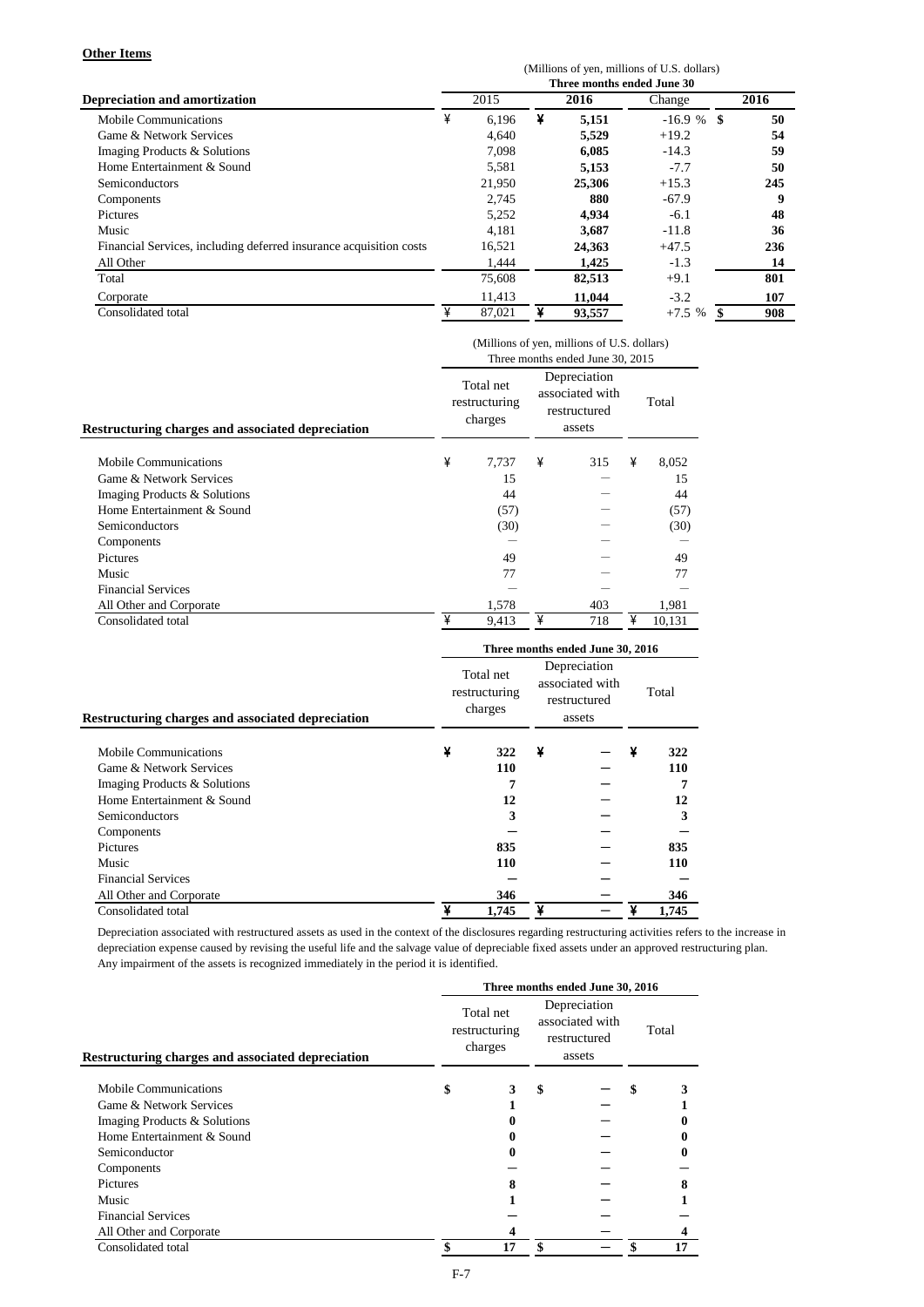#### **Geographic Information**

|                                                     | (Millions of yen, millions of U.S. dollars)<br>Three months ended June 30 |           |   |           |          |    |        |  |  |  |
|-----------------------------------------------------|---------------------------------------------------------------------------|-----------|---|-----------|----------|----|--------|--|--|--|
|                                                     |                                                                           |           |   |           |          |    |        |  |  |  |
| Sales and operating revenue (to external customers) |                                                                           | 2015      |   | 2016      | Change   |    | 2016   |  |  |  |
| Japan                                               | ¥                                                                         | 561.581   | ¥ | 511,411   | $-8.9%$  | \$ | 4,965  |  |  |  |
| <b>United States</b>                                |                                                                           | 352,393   |   | 353.614   | $+0.3$   |    | 3,433  |  |  |  |
| Europe                                              |                                                                           | 367,705   |   | 345,517   | $-6.0$   |    | 3,355  |  |  |  |
| China                                               |                                                                           | 130.701   |   | 109,073   | $-16.5$  |    | 1,059  |  |  |  |
| Asia-Pacific                                        |                                                                           | 238,947   |   | 191,670   | $-19.8$  |    | 1,861  |  |  |  |
| Other Areas                                         |                                                                           | 156,732   |   | 101,914   | $-35.0$  |    | 989    |  |  |  |
| Total                                               | ¥                                                                         | 1.808.059 |   | 1.613.199 | $-10.8%$ | \$ | 15.662 |  |  |  |

Geographic Information shows sales and operating revenue recognized by location of customers.

Major countries and areas in each geographic segment excluding Japan, United States and China are as follows:

(1) Europe: United Kingdom, France, Germany, Russia, Spain and Sweden

(2) Asia-Pacific: India, South Korea and Oceania

(3) Other Areas: The Middle East/Africa, Brazil, Mexico and Canada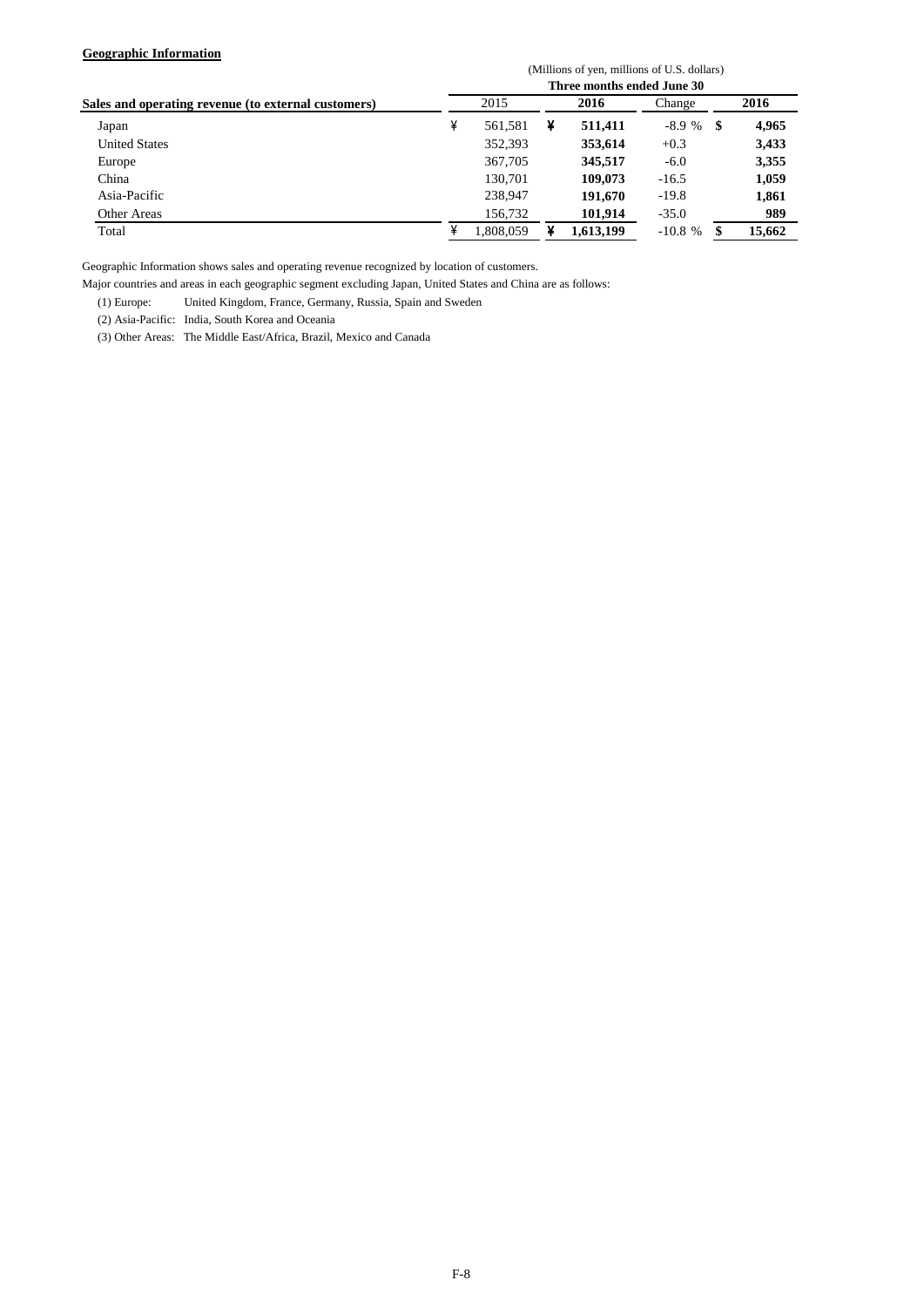#### **Condensed Financial Services Financial Statements**

The results of the Financial Services segment are included in Sony's consolidated financial statements. The following schedules show unaudited condensed financial statements for the Financial Services segment and all other segments excluding Financial Services. These presentations are not in accordance with accounting principles generally accepted in the United States of America ("U.S. GAAP"), which is used by Sony to prepare its consolidated financial statements. However, because the Financial Services segment is different in nature from Sony's other segments, Sony believes that a comparative presentation may be useful in understanding and analyzing Sony's consolidated financial statements. Transactions between the Financial Services segment and Sony without the Financial Services segment, including noncontrolling interests, are included in those respective presentations, then eliminated in the consolidated figures shown below.

#### **Condensed Balance Sheets**

|                                                       |   | (Millions of yen, millions of U.S. dollars) |         |            |    |         |  |
|-------------------------------------------------------|---|---------------------------------------------|---------|------------|----|---------|--|
| <b>Financial Services</b>                             |   | March 31                                    | June 30 |            |    |         |  |
|                                                       |   | 2016                                        |         | 2016       |    | 2016    |  |
| <b>ASSETS</b>                                         |   |                                             |         |            |    |         |  |
| Current assets:                                       |   |                                             |         |            |    |         |  |
| Cash and cash equivalents                             | ¥ | 233,701                                     | ¥       | 193,830    | \$ | 1,882   |  |
| Marketable securities                                 |   | 943,195                                     |         | 894,239    |    | 8,682   |  |
| Other                                                 |   | 151,248                                     |         | 188,755    |    | 1,832   |  |
|                                                       |   | 1,328,144                                   |         | 1,276,824  |    | 12,396  |  |
| Investments and advances                              |   | 9,004,981                                   |         | 9,159,645  |    | 88,929  |  |
| Property, plant and equipment                         |   | 18,047                                      |         | 18,723     |    | 182     |  |
| Other assets:                                         |   |                                             |         |            |    |         |  |
| Deferred insurance acquisition costs                  |   | 511,834                                     |         | 510,568    |    | 4,957   |  |
| Other                                                 |   | 52,523                                      |         | 52,570     |    | 510     |  |
|                                                       |   | 564,357                                     |         | 563,138    |    | 5,467   |  |
| Total assets                                          | ¥ | 10,915,529                                  | ¥       | 11,018,330 | \$ | 106,974 |  |
| <b>LIABILITIES AND EQUITY</b>                         |   |                                             |         |            |    |         |  |
| Current liabilities:                                  |   |                                             |         |            |    |         |  |
| Short-term borrowings                                 | ¥ | 93,398                                      | ¥       | 71,709     | \$ | 696     |  |
| Deposits from customers in the banking business       |   | 1,912,673                                   |         | 1,900,796  |    | 18,454  |  |
| Other                                                 |   | 203,161                                     |         | 206,649    |    | 2,006   |  |
|                                                       |   | 2,209,232                                   |         | 2,179,154  |    | 21,156  |  |
| Long-term debt                                        |   | 34,567                                      |         | 35,511     |    | 345     |  |
| Future insurance policy benefits and other            |   | 4,509,215                                   |         | 4,601,792  |    | 44,678  |  |
| Policyholders' account in the life insurance business |   | 2,401,320                                   |         | 2,388,889  |    | 23,193  |  |
| Other                                                 |   | 374,359                                     |         | 387,569    |    | 3,763   |  |
| <b>Total liabilities</b>                              |   | 9,528,693                                   |         | 9,592,915  |    | 93,135  |  |
| Equity:                                               |   |                                             |         |            |    |         |  |
| Stockholders' equity of Financial Services            |   | 1,385,515                                   |         | 1,425,953  |    | 13,844  |  |
| Noncontrolling interests                              |   | 1,321                                       |         | (538)      |    | (5)     |  |
| Total equity                                          |   | 1,386,836                                   |         | 1,425,415  |    | 13,839  |  |
| Total liabilities and equity                          | ¥ | 10,915,529                                  | ¥       | 11,018,330 | \$ | 106,974 |  |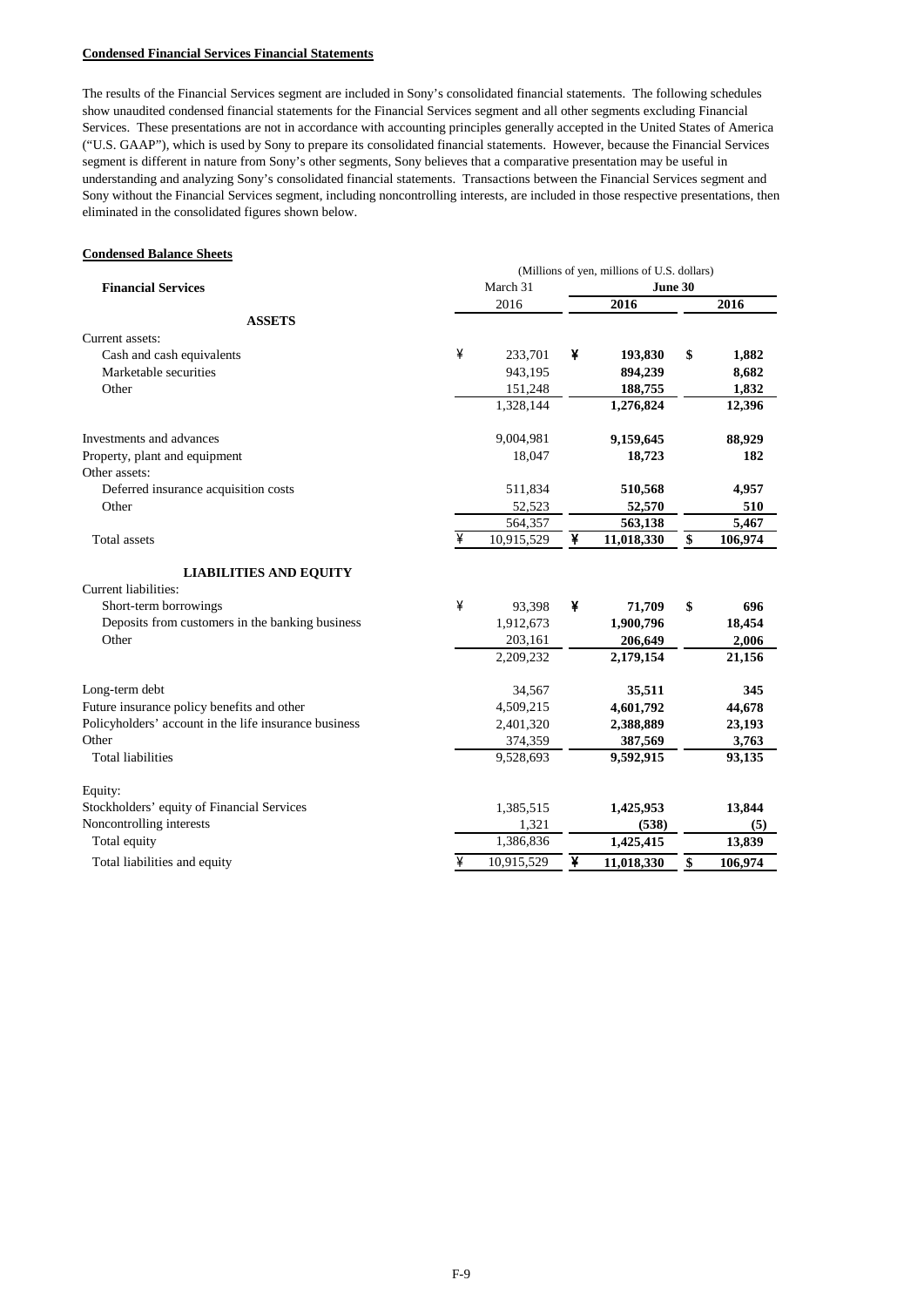|                                                         |   |                         |   | (Millions of yen, millions of U.S. dollars) |                         |
|---------------------------------------------------------|---|-------------------------|---|---------------------------------------------|-------------------------|
| <b>Sony without Financial Services</b>                  |   | March 31<br>2016        |   | <b>June 30</b>                              | 2016                    |
| <b>ASSETS</b>                                           |   |                         |   | 2016                                        |                         |
| Current assets:                                         |   |                         |   |                                             |                         |
| Cash and cash equivalents                               | ¥ | 749,911                 | ¥ | 437,244                                     | \$<br>4,245             |
| Marketable securities                                   |   | 3,202                   |   | 3,255                                       | 32                      |
| Notes and accounts receivable, trade                    |   | 847,788                 |   | 863,525                                     | 8,384                   |
| Other                                                   |   | 1,272,710               |   | 1,326,777                                   | 12,881                  |
|                                                         |   | 2,873,611               |   | 2,630,801                                   | 25,542                  |
| Film costs                                              |   | 301,228                 |   | 310,317                                     | 3,013                   |
| Investments and advances                                |   | 309,184                 |   | 289,898                                     | 2,815                   |
| Investments in Financial Services, at cost              |   | 111,476                 |   | 111,476                                     | 1,082                   |
| Property, plant and equipment                           |   | 801,485                 |   | 763,942                                     | 7,417                   |
| Other assets                                            |   | 1,559,646               |   | 1,455,858                                   | 14,134                  |
| Total assets                                            | ¥ | 5,956,630               | ¥ | 5,562,292                                   | \$<br>54,003            |
| <b>LIABILITIES AND EQUITY</b>                           |   |                         |   |                                             |                         |
| Current liabilities:                                    |   |                         |   |                                             |                         |
| Short-term borrowings                                   | ¥ | 243,543                 | ¥ | 193,597                                     | \$<br>1,880             |
| Notes and accounts payable, trade                       |   | 550,964                 |   | 609,843                                     | 5,921                   |
| Other                                                   |   | 1,832,039               |   | 1,605,118                                   | 15,583                  |
|                                                         |   | 2,626,546               |   | 2,408,558                                   | 23,384                  |
| Long-term debt                                          |   | 525,507                 |   | 501,947                                     | 4,873                   |
| Accrued pension and severance costs                     |   | 433,302                 |   | 423,263                                     | 4,109                   |
| Other                                                   |   | 462,319                 |   | 415,295                                     | 4,033                   |
| <b>Total liabilities</b>                                |   | 4,047,674               |   | 3,749,063                                   | 36,399                  |
| Redeemable noncontrolling interest                      |   | 7,478                   |   | 6,293                                       | 61                      |
| Equity:                                                 |   |                         |   |                                             |                         |
| Stockholders' equity of Sony without Financial Services |   | 1,796,891               |   | 1,718,587                                   | 16,685                  |
| Noncontrolling interests                                |   | 104,587                 |   | 88,349                                      | 858                     |
| Total equity                                            |   | 1,901,478               |   | 1,806,936                                   | 17,543                  |
|                                                         | ¥ | 5,956,630               | ¥ | 5,562,292                                   | \$<br>54,003            |
| Total liabilities and equity                            |   |                         |   |                                             |                         |
|                                                         |   |                         |   | (Millions of yen, millions of U.S. dollars) |                         |
| <b>Consolidated</b>                                     |   | March 31                |   | <b>June 30</b>                              |                         |
|                                                         |   |                         |   |                                             |                         |
|                                                         |   | 2016                    |   | 2016                                        | 2016                    |
| <b>ASSETS</b>                                           |   |                         |   |                                             |                         |
| Current assets:                                         |   |                         |   |                                             |                         |
| Cash and cash equivalents                               | ¥ | 983,612                 | ¥ | 631,074                                     | \$<br>6,127             |
| Marketable securities                                   |   | 946,397                 |   | 897,494                                     | 8,714                   |
| Notes and accounts receivable, trade                    |   | 853,592                 |   | 869,415                                     | 8,441                   |
| Other                                                   |   | 1,413,126               |   | 1,504,403                                   | 14,605                  |
|                                                         |   | 4,196,727               |   | 3,902,386                                   | 37,887                  |
| Film costs                                              |   | 301,228                 |   | 310,317                                     | 3,013                   |
| Investments and advances                                |   | 9,234,083               |   | 9,369,835                                   | 90,969                  |
| Property, plant and equipment                           |   | 820,818                 |   | 783,951                                     | 7,611                   |
| Other assets:                                           |   |                         |   |                                             |                         |
| Deferred insurance acquisition costs                    |   | 511,834                 |   | 510,568                                     | 4,957                   |
| Other                                                   |   | 1,608,700               |   | 1,504,688                                   | 14,609                  |
|                                                         |   | 2,120,534               |   | 2,015,256                                   | 19,566                  |
| Total assets                                            | ¥ | 16,673,390              | ¥ | 16,381,745                                  | \$<br>159,046           |
| <b>LIABILITIES AND EQUITY</b>                           |   |                         |   |                                             |                         |
| Current liabilities:                                    |   |                         |   |                                             |                         |
| Short-term borrowings                                   | ¥ | 336,940                 | ¥ | 265,305                                     | \$<br>2,576             |
| Notes and accounts payable, trade                       |   | 550,964                 |   | 609,843                                     | 5,921                   |
| Deposits from customers in the banking business         |   | 1,912,673               |   | 1,900,796                                   | 18,454                  |
| Other                                                   |   | 2,030,173               |   | 1,806,531                                   | 17,539                  |
|                                                         |   | 4,830,750               |   | 4,582,475                                   | 44,490                  |
| Long-term debt                                          |   | 556,605                 |   | 533,718                                     | 5,182                   |
| Accrued pension and severance costs                     |   | 462,384                 |   | 452,981                                     | 4,398                   |
| Future insurance policy benefits and other              |   | 4,509,215               |   | 4,601,792                                   | 44,678                  |
| Policyholders' account in the life insurance business   |   | 2,401,320               |   | 2,388,889                                   | 23,193                  |
| Other<br>Total liabilities                              |   | 781,228                 |   | 747,151                                     | 7,253                   |
|                                                         |   | 13,541,502              |   | 13,307,006                                  | 129,194                 |
| Redeemable noncontrolling interest                      |   | 7,478                   |   | 6,293                                       | 61                      |
| Equity:                                                 |   |                         |   |                                             |                         |
| Sony Corporation's stockholders' equity                 |   | 2,463,340               |   | 2,408,169                                   | 23,380                  |
| Noncontrolling interests                                |   | 661,070                 |   | 660,277                                     | 6,411                   |
| Total equity<br>Total liabilities and equity            | ¥ | 3,124,410<br>16,673,390 | ¥ | 3,068,446<br>16,381,745                     | \$<br>29,791<br>159,046 |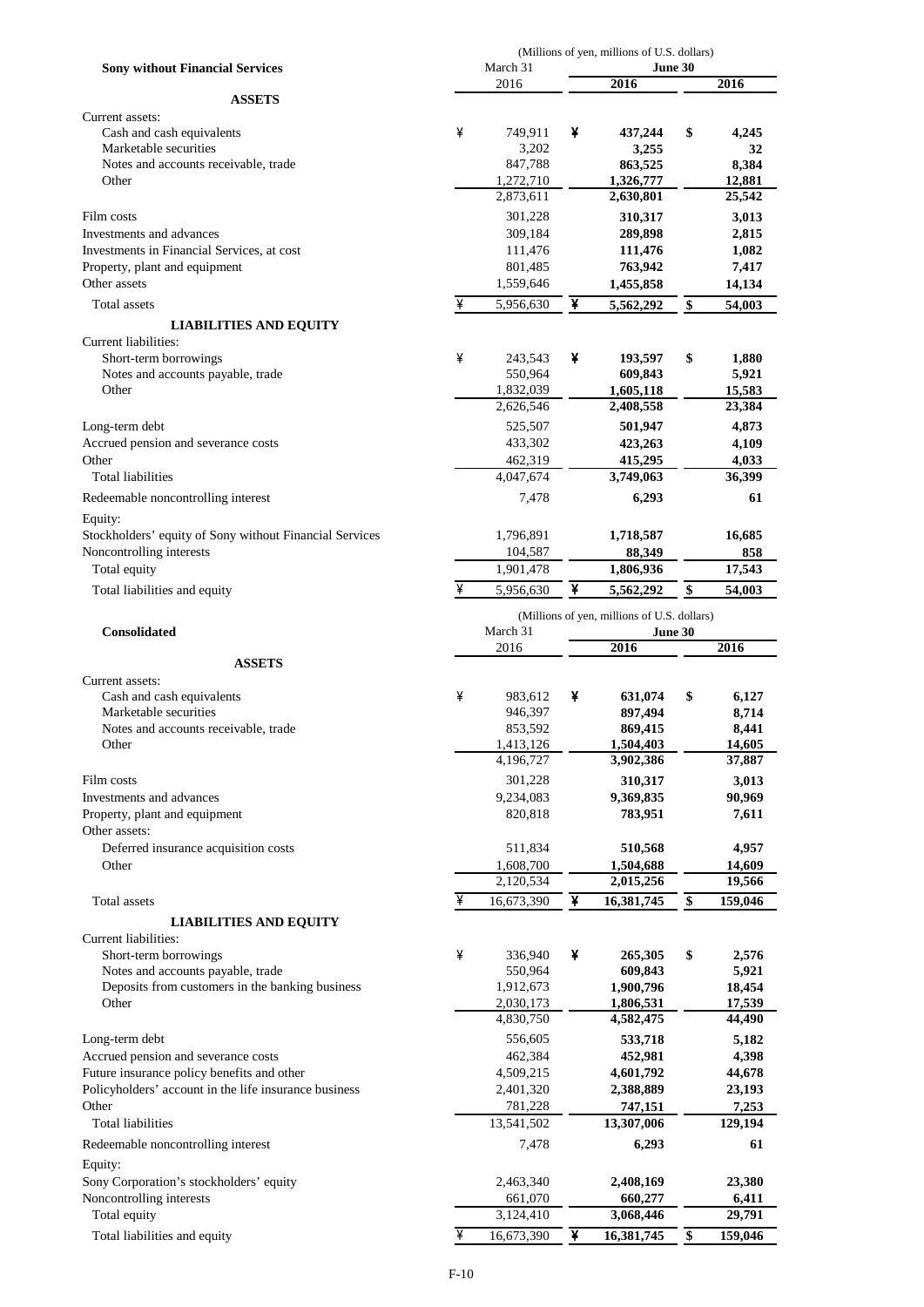#### **Condensed Statements of Income**

|                                                     | (Millions of yen, millions of U.S. dollars) |         |   |         |               |       |  |  |  |
|-----------------------------------------------------|---------------------------------------------|---------|---|---------|---------------|-------|--|--|--|
|                                                     | Three months ended June 30                  |         |   |         |               |       |  |  |  |
| <b>Financial Services</b>                           |                                             | 2015    |   |         | Change        | 2016  |  |  |  |
| Financial services revenue                          | ¥                                           | 279.386 | ¥ | 232,719 | $-16.7 \%$ \$ | 2,259 |  |  |  |
| Financial services expenses                         |                                             | 233,736 |   | 183,444 | $-21.5$       | 1,781 |  |  |  |
| Equity in net income (loss) of affiliated companies |                                             | 322     |   | (728)   |               | (7)   |  |  |  |
| <b>Operating income</b>                             |                                             | 45,972  |   | 48,547  | $+5.6$        | 471   |  |  |  |
| Other income (expenses), net                        |                                             |         |   |         |               |       |  |  |  |
| Income before income taxes                          |                                             | 45,972  |   | 48,547  | $+5.6$        | 471   |  |  |  |
| Income taxes and other                              |                                             | 13,860  |   | 13,458  | $-2.9$        | 130   |  |  |  |
| <b>Net income of Financial Services</b>             |                                             | 32.112  |   | 35,089  | $+9.3 \%$ \$  | 341   |  |  |  |

|                                                      | (Millions of yen, millions of U.S. dollars)<br>Three months ended June 30 |           |  |           |               |        |  |  |  |
|------------------------------------------------------|---------------------------------------------------------------------------|-----------|--|-----------|---------------|--------|--|--|--|
|                                                      |                                                                           |           |  |           |               |        |  |  |  |
| <b>Sony without Financial Services</b>               |                                                                           | 2015      |  | 2016      | Change        | 2016   |  |  |  |
| Net sales and operating revenue                      | ¥                                                                         | 1.530.977 |  | 1,383,281 | $-9.6 \%$ \$  | 13,430 |  |  |  |
| Costs and expenses                                   |                                                                           | 1,480,148 |  | 1,375,581 | $-7.1$        | 13,355 |  |  |  |
| Equity in net income (loss) of affiliated companies  |                                                                           | 101       |  | (55)      |               | (1)    |  |  |  |
| <b>Operating income</b>                              |                                                                           | 50,930    |  | 7.645     | $-85.0$       | 74     |  |  |  |
| Other income (expenses), net                         |                                                                           | 52,248    |  | 15,179    | $-70.9$       | 148    |  |  |  |
| Income before income taxes                           |                                                                           | 103,178   |  | 22,824    | $-77.9$       | 222    |  |  |  |
| Income taxes and other                               |                                                                           | 29,586    |  | 8,194     | $-72.3$       | 80     |  |  |  |
| <b>Net income of Sony without Financial Services</b> |                                                                           | 73,592    |  | 14.630    | $-80.1 \%$ \$ | 142    |  |  |  |

|                                                            | (Millions of yen, millions of U.S. dollars) |           |   |           |               |        |  |  |  |
|------------------------------------------------------------|---------------------------------------------|-----------|---|-----------|---------------|--------|--|--|--|
| <b>Consolidated</b>                                        | Three months ended June 30                  |           |   |           |               |        |  |  |  |
|                                                            |                                             | 2015      |   | 2016      | Change        | 2016   |  |  |  |
| Financial services revenue                                 | ¥                                           | 277,689   | ¥ | 230,909   | $-16.8 \%$ \$ | 2.242  |  |  |  |
| Net sales and operating revenue                            |                                             | 1,530,370 |   | 1,382,290 | $-9.7$        | 13,420 |  |  |  |
|                                                            |                                             | 1,808,059 |   | 1,613,199 | $-10.8$       | 15,662 |  |  |  |
| Costs and expenses                                         |                                             | 1,711,575 |   | 1,556,224 | $-9.1$        | 15,108 |  |  |  |
| Equity in net income (loss) of affiliated companies        |                                             | 423       |   | (783)     |               | (8)    |  |  |  |
| <b>Operating income</b>                                    |                                             | 96,907    |   | 56,192    | $-42.0$       | 546    |  |  |  |
| Other income (expenses), net                               |                                             | 41,803    |   | 824       | $-98.0$       | 8      |  |  |  |
| Income before income taxes                                 |                                             | 138.710   |   | 57,016    | $-58.9$       | 554    |  |  |  |
| Income taxes and other                                     |                                             | 56,269    |   | 35,850    | $-36.3$       | 349    |  |  |  |
| Net income attributable to Sony Corporation's stockholders |                                             | 82,441    |   | 21.166    | $-74.3~\%$    | 205    |  |  |  |
|                                                            |                                             |           |   |           |               |        |  |  |  |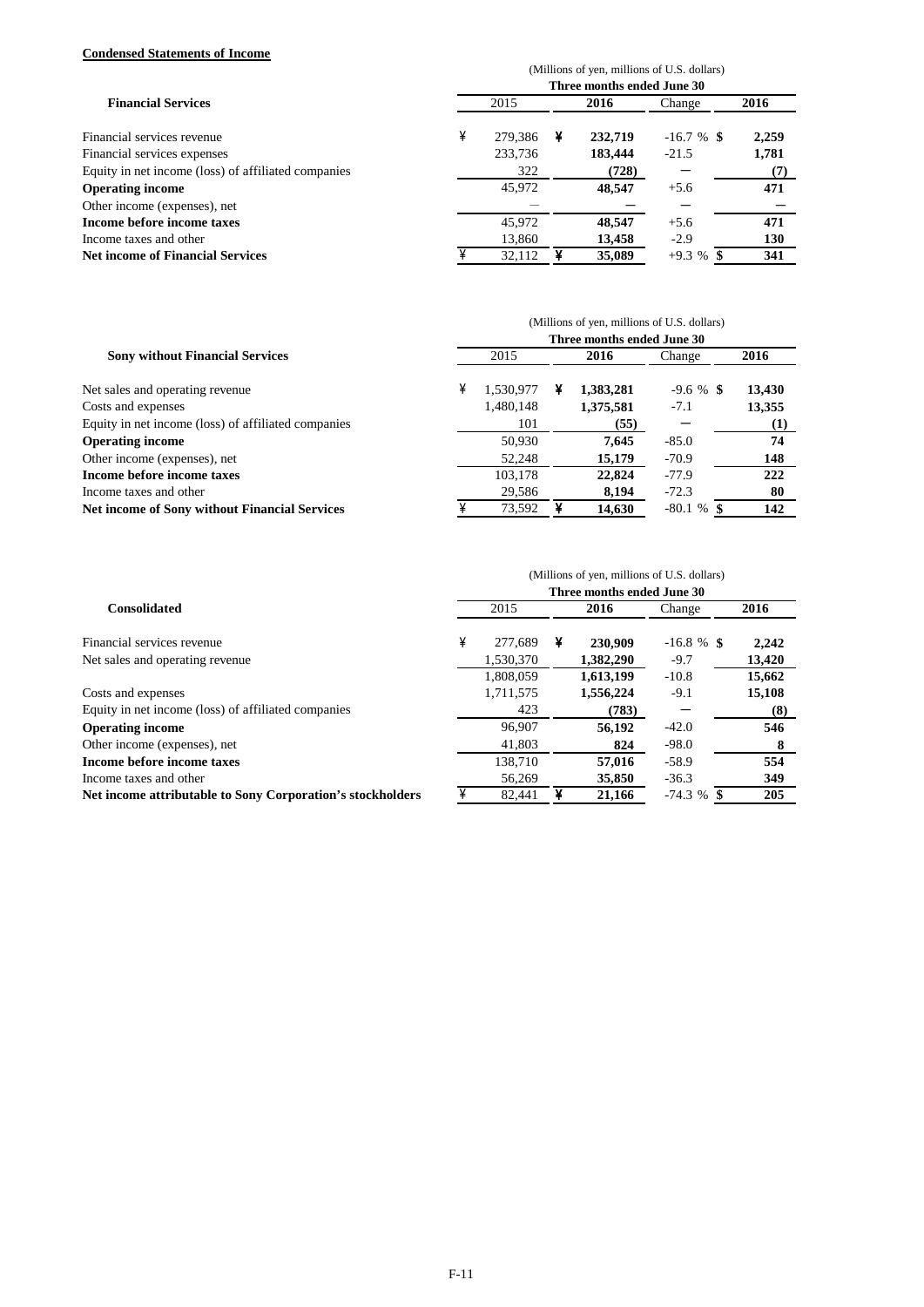#### **Condensed Statements of Cash Flows**

| <b>Financial Services</b><br>Net cash provided by operating activities | (Millions of yen, millions of U.S. dollars)<br>Three months ended June 30 |            |      |           |      |         |  |
|------------------------------------------------------------------------|---------------------------------------------------------------------------|------------|------|-----------|------|---------|--|
|                                                                        | 2015                                                                      |            | 2016 |           | 2016 |         |  |
|                                                                        | ¥                                                                         | 90.809     | ¥    | 110.803   | -SS  | 1.076   |  |
| Net cash used in investing activities                                  |                                                                           | (164, 539) |      | (117,679) |      | (1,143) |  |
| Net cash provided by (used in) financing activities                    |                                                                           | 43,638     |      | (32,995)  |      | (320)   |  |
| Net decrease in cash and cash equivalents                              |                                                                           | (30,092)   |      | (39, 871) |      | (387)   |  |
| Cash and cash equivalents at beginning of the fiscal year              |                                                                           | 207,527    |      | 233,701   |      | 2,269   |  |
| Cash and cash equivalents at end of the period                         |                                                                           | 177,435    |      | 193,830   |      | 1,882   |  |

| <b>Sony without Financial Services</b><br>Net cash used in operating activities | (Millions of yen, millions of U.S. dollars)<br>Three months ended June 30 |            |      |            |      |         |  |
|---------------------------------------------------------------------------------|---------------------------------------------------------------------------|------------|------|------------|------|---------|--|
|                                                                                 | 2015                                                                      |            | 2016 |            | 2016 |         |  |
|                                                                                 | ¥                                                                         | (234, 645) | ¥    | (80,909)   | -SS  | (786)   |  |
| Net cash used in investing activities                                           |                                                                           | (7, 463)   |      | (101, 125) |      | (982)   |  |
| Net cash used in financing activities                                           |                                                                           | (61, 915)  |      | (79,640)   |      | (773)   |  |
| Effect of exchange rate changes on cash and cash equivalents                    |                                                                           | 12,789     |      | (50, 993)  |      | (495)   |  |
| Net decrease in cash and cash equivalents                                       |                                                                           | (291, 234) |      | (312,667)  |      | (3,036) |  |
| Cash and cash equivalents at beginning of the fiscal year                       |                                                                           | 741,886    |      | 749,911    |      | 7,281   |  |
| Cash and cash equivalents at end of the period                                  |                                                                           | 450,652    |      | 437,244    |      | 4,245   |  |

|                                                              | (Millions of yen, millions of U.S. dollars)<br>Three months ended June 30 |            |   |            |      |          |  |  |
|--------------------------------------------------------------|---------------------------------------------------------------------------|------------|---|------------|------|----------|--|--|
|                                                              |                                                                           |            |   |            |      |          |  |  |
| Net cash provided by (used in) operating activities          | ¥                                                                         | (154,290)  | ¥ | 16.186     | - \$ | 157      |  |  |
| Net cash used in investing activities                        |                                                                           | (172,002)  |   | (219, 178) |      | (2,128)  |  |  |
| Net cash used in financing activities                        |                                                                           | (7,823)    |   | (98, 553)  |      | (957)    |  |  |
| Effect of exchange rate changes on cash and cash equivalents |                                                                           | 12,789     |   | (50, 993)  |      | (495)    |  |  |
| Net decrease in cash and cash equivalents                    |                                                                           | (321, 326) |   | (352, 538) |      | (3, 423) |  |  |
| Cash and cash equivalents at beginning of the fiscal year    |                                                                           | 949,413    |   | 983,612    |      | 9,550    |  |  |
| Cash and cash equivalents at end of the period               |                                                                           | 628,087    |   | 631.074    |      | 6,127    |  |  |
|                                                              |                                                                           |            |   |            |      |          |  |  |

## F-12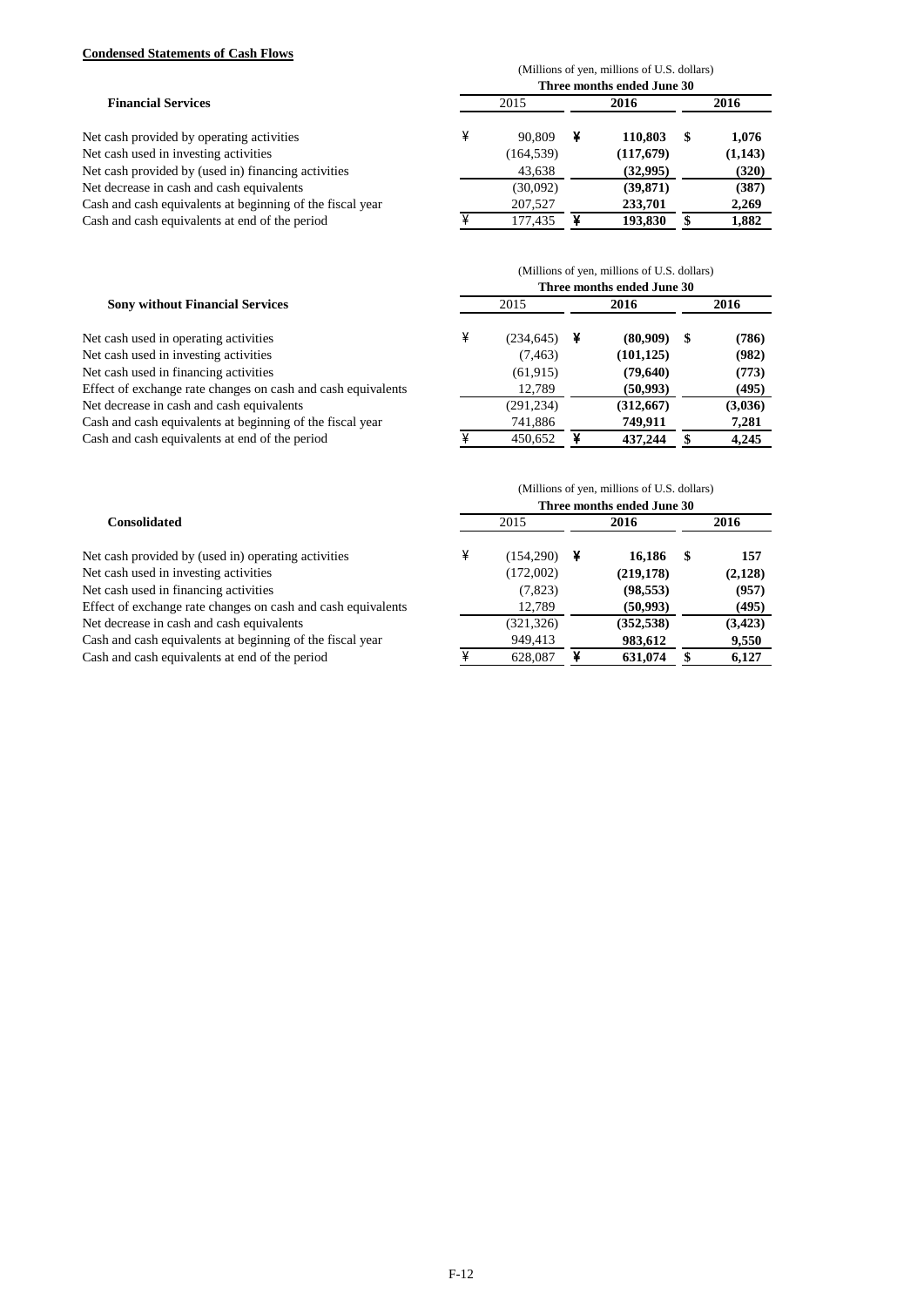#### (Notes)

- 1. U.S. dollar amounts have been translated from yen, for convenience only, at the rate of ¥103 = U.S. \$1, the approximate Tokyo foreign exchange market rate as of June 30, 2016.
- 2. As of June 30, 2016, Sony had 1,290 consolidated subsidiaries (including variable interest entities) and 103 affiliated companies accounted for under the equity method.
- 3. The weighted-average number of outstanding shares used for the computation of earnings per share of common stock are as follows:

| Weighted-average number of outstanding shares              | (Thousands of shares)      |           |  |  |  |
|------------------------------------------------------------|----------------------------|-----------|--|--|--|
|                                                            | Three months ended June 30 |           |  |  |  |
| Net income attributable to Sony Corporation's stockholders | <u>2015</u>                | 2016      |  |  |  |
| — Basic                                                    | 1.168.969                  | 1.261.523 |  |  |  |
| — Diluted                                                  | 1.171.746                  | 1,287,215 |  |  |  |

The dilutive effect in the weighted-average number of outstanding shares for the three months ended June 30, 2015 primarily resulted from stock acquisition rights. The dilutive effect in the weighted-average number of outstanding shares for the three months ended June 30, 2016 primarily resulted from convertible bonds which were issued in July 2015.

4. Recently adopted accounting pronouncements:

#### Amendments to the consolidation analysis

In February 2015, the Financial Accounting Standards Board ("FASB") issued Accounting Standards Update ("ASU") 2015-02 that changes how companies evaluate entities for consolidation. The changes primarily relate to (i) the identification of variable interests related to fees paid to decision makers or service providers, (ii) how entities determine whether limited partnerships or similar entities are variable interest entities, (iii) how related parties and de facto agents are considered in the primary beneficiary determination, and (iv) the elimination of the presumption that a general partner controls a limited partnership. This ASU is effective for Sony as of April 1, 2016. The effect of this ASU did not have a material impact on Sony's results of operations and financial position.

#### Customer's accounting for fees paid in a cloud computing arrangement

In April 2015, the FASB issued ASU 2015-05 for fees paid in a cloud computing arrangement. The ASU requires entities to account for a cloud computing arrangement that includes a software license element in a manner consistent with the acquisition of other software licenses. A cloud computing arrangement without a software license element is to be accounted for as a service contract. This ASU does not affect the accounting for service contracts by a customer. This ASU is effective for Sony as of April 1, 2016. The effect of this ASU did not have a material impact on Sony's results of operations and financial position.

- 5. Sony realigned its business segments from the first quarter of the fiscal year ending March 31, 2017 to reflect a change in the Corporate Executive Officers in charge of certain segments and modifications to the organizational structure of certain segments as of April 1, 2016. As a result of this realignment, Sony has separated the Devices segment into a Semiconductors segment and a Components segment. In addition, the operations of the automotive camera business, which were included in the IP&S segment, and the operations of the Imaging Device Development Division, which were included in Corporate and elimination, are now included in the Semiconductors segment. For further details of current segments and categories, see page F-5 and F-6. In connection with this realignment, the sales and operating revenue and operating income (loss) of each segment for the comparable period have been reclassified to conform to the current presentation.
- 6. Sony estimates the annual effective tax rate ("ETR") derived from a projected annual net income before taxes and calculates the interim period income tax provision based on the year-to-date income tax provision computed by applying the ETR to the year-to-date net income before taxes at the end of each interim period. The income tax provision based on the ETR reflects anticipated income tax credits and net operating loss carryforwards; however, it excludes the income tax provision related to significant unusual or extraordinary transactions. Such income tax provision is separately reported from the provision based on the ETR in the interim period in which it occurs.